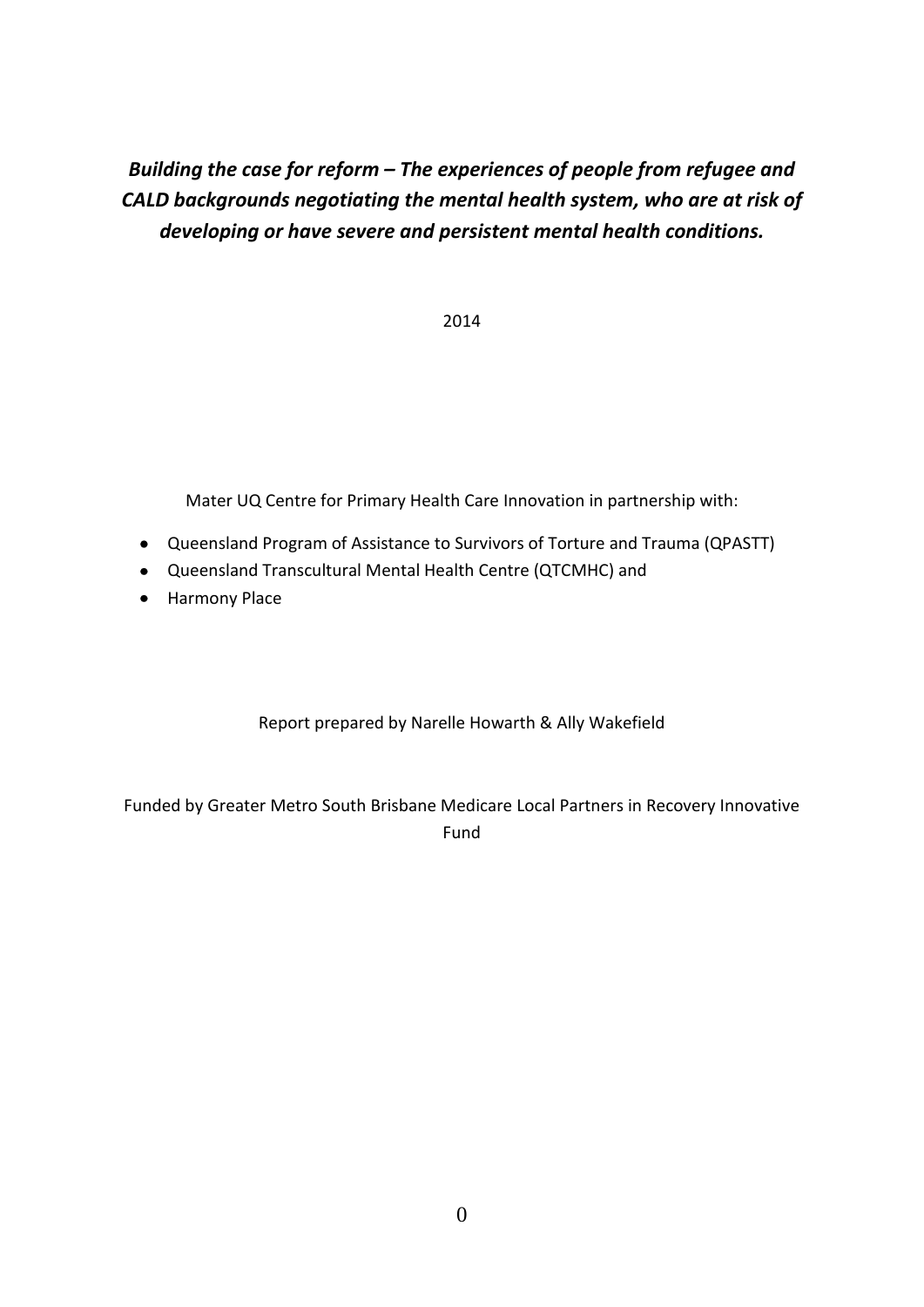# **Table of Contents**

| <b>Executive Summary</b>                                                                                                                          | $\overline{2}$ |
|---------------------------------------------------------------------------------------------------------------------------------------------------|----------------|
| <b>Part 1: Overview</b>                                                                                                                           | 3              |
| Introduction                                                                                                                                      | 3              |
| <b>Project Partner Organisations</b>                                                                                                              | 4              |
| Methodology                                                                                                                                       | 4              |
| The Background                                                                                                                                    | 4              |
| The Context                                                                                                                                       | 5              |
| Part 2: Findings - Mapping the Barriers                                                                                                           | 6              |
| Client/Community level                                                                                                                            | 7              |
| Service Provider level                                                                                                                            | 10             |
| Systems level                                                                                                                                     | 13             |
| <b>Part 3: Recommendations</b>                                                                                                                    | 18             |
| Client/Community level                                                                                                                            | 18             |
| Service Provider level                                                                                                                            | 20             |
| Systems level                                                                                                                                     | 23             |
| <b>Part 4: Conclusion</b>                                                                                                                         | 28             |
| Appendices                                                                                                                                        | 31             |
| Appendix 1: List of organisations consulted during project                                                                                        | 32             |
| Appendix 2: Tip Sheet 1: Tips to increase the cultural responsiveness of mental<br>health services for people from CALD backgrounds in Queensland | 33             |
| Appendix 3: Tip Sheet 2: Tips for using interpreters with people from CALD<br>backgrounds and mental health services in Queensland.               | 38             |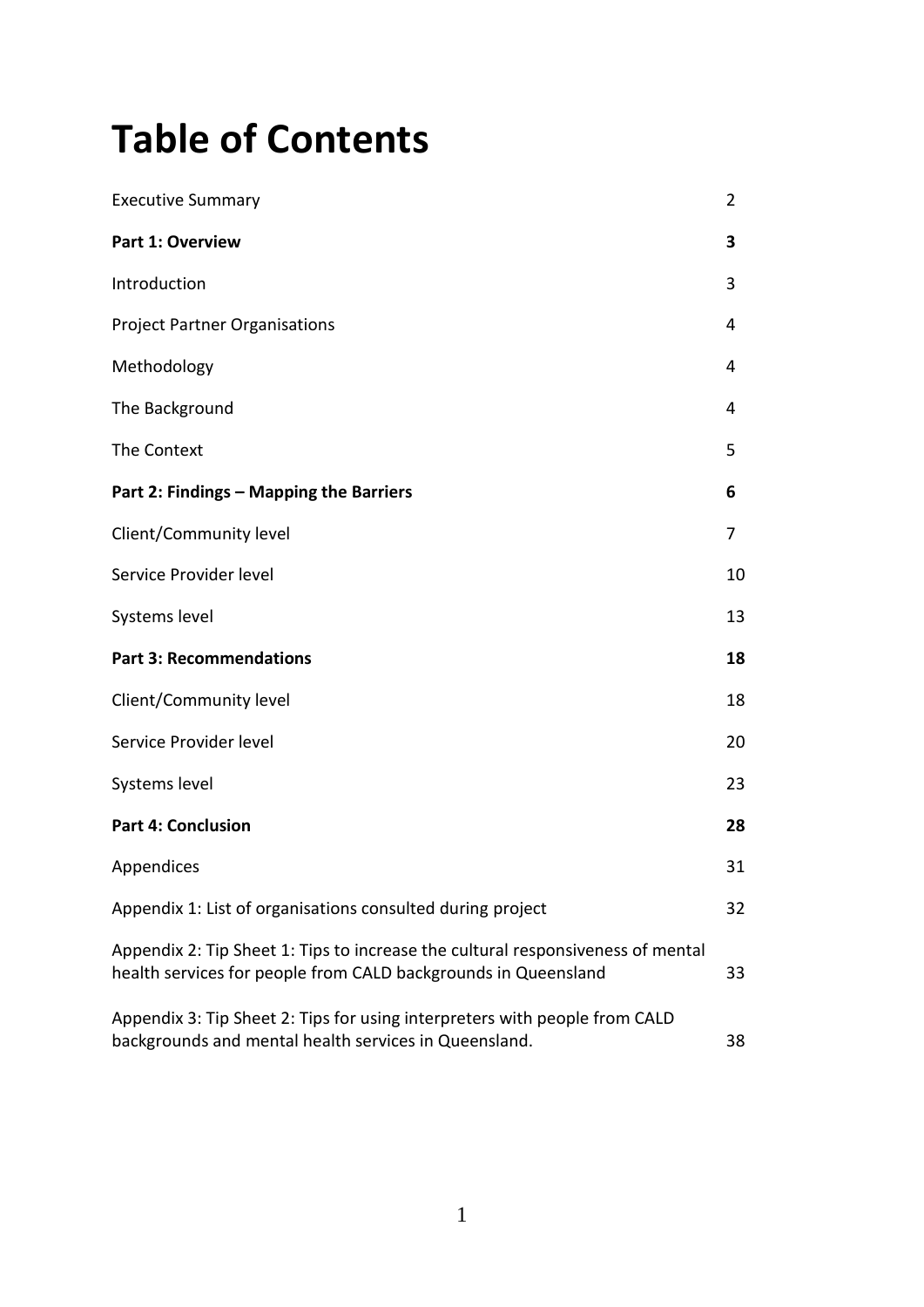# **Executive Summary**

The Mater UQ Centre for Primary Health Innovation, based at the South Brisbane Campus of Mater Health Services is the lead organisation for this project. Partner organisations include Queensland Program of Assistance to Survivors of Torture and Trauma (QPASTT), Harmony Place and Queensland Transcultural Mental Health Centre (QTCMHC) which are all based and engaged in service delivery in the Greater Metro South Brisbane Medicare Local (GMSBML) region.

The project's key objectives are to identify and better understand system gaps and barriers to culturally responsive mental health care in the GMBSML region, for people from CALD and refugee backgrounds with or at risk of developing severe and persistent mental health conditions.

This report outlines barriers identified through consultation with a range of service providers, community representatives, consumers and carers in the GMSBML region, and makes recommendations for systems change and immediate improvements. Guidelines have been developed for service providers, through a 'Tip Sheet' to increase access and engagement of clients from CALD and refugee backgrounds to their services.

**The barriers identified at the Client/Community level are** cultural perceptions of mental illness, treatment and stigma, collectivist cultures and confidentiality and knowledge about services and how to access them. **The barriers identified at the service provider level are** lack of use of an interpreter, approach of the mental health professional, lack of family and community involvement. **The barriers identified at the systems level are** lack of required and appropriate mental health services, service Integration, mental health assessment tools, funding for Interpreters, cultural competence and diverse workforce, and social and economic deprivation, including visa determination processes impacting on asylum seekers.

**The recommendations at the Client/Community level include** delivering community education programs and developing a 'Mental Health Pathway Resource' for Community Leaders. **The recommendations at the Service Provider level include** addressing interpreter issues, focusing on training in cultural competence, adapting the approach of mental health professionals, involving family and community (with permission), implementation of organisational policies. **The recommendations at the System level include** innovating and integrating mental health programs and services, increasing cultural competence and a diverse workforce, resolving some interpreter issues, and addressing social and economic deprivation.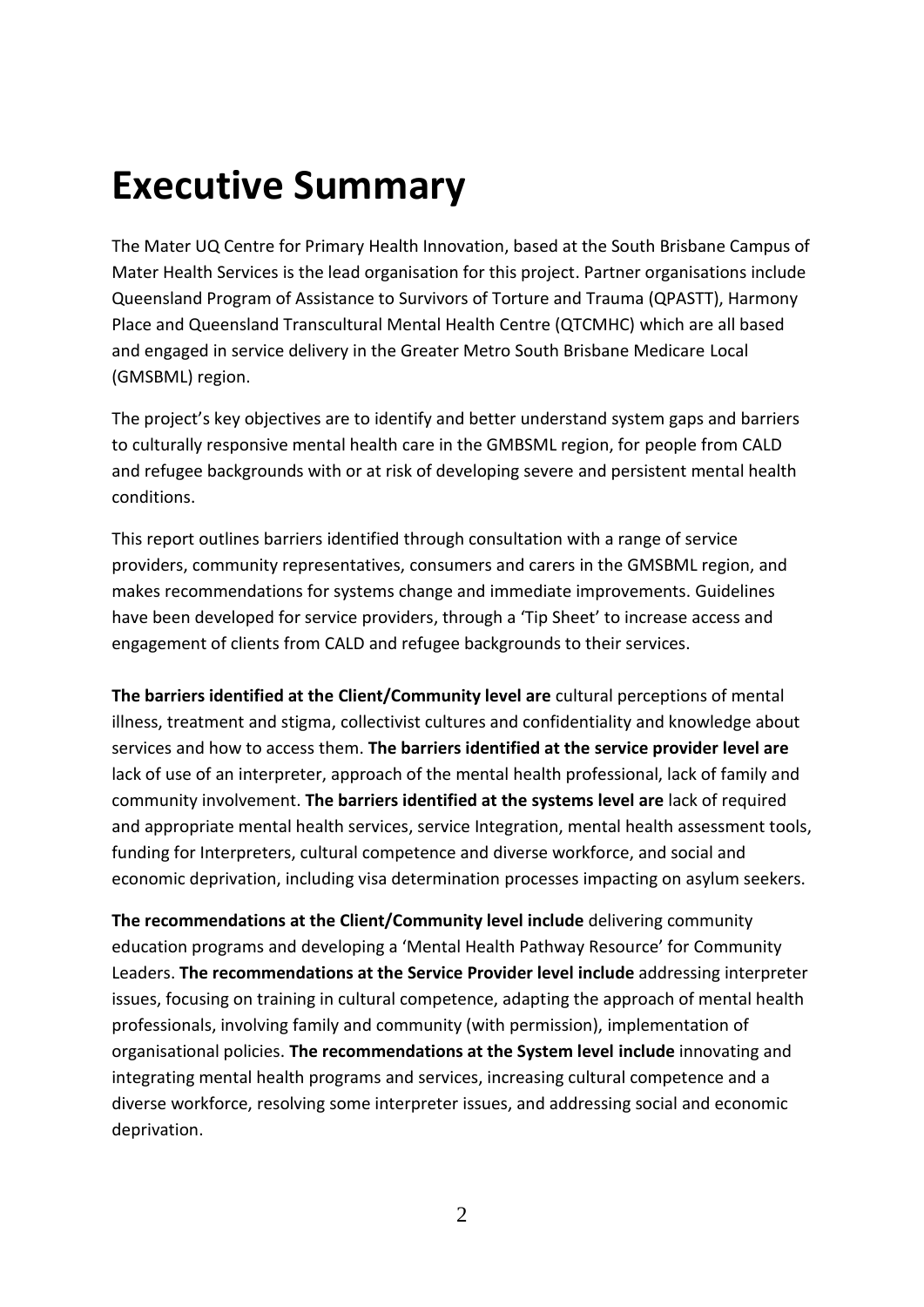Key strategies to address 'lack of fit' between the local mental health system and people from CALD backgrounds with severe and persistent mental health conditions are recommended for implementation.

# **Part 1: Overview**

# **Introduction**

This project investigates the growing gap in culturally responsive mental health care for people from culturally and linguistically diverse (CALD) and refugee backgrounds in the Greater Metropolitan South Brisbane Medicare Local (GMSBML) region. Current barriers are mapped and strategies for change are recommended.

The project is underpinned by consumer engagement, to ensure the responses and best practices identified are CALD client focused. The inequity in mental health care for people from refugee and CALD backgrounds is well documented both in terms of their mental health and in relation to access and quality of care received.

Accessing the mental health system can be challenging in general. For people from CALD and refugee backgrounds, particularly those with or at risk of developing severe or persistent mental health conditions. This challenge is exacerbated by the cultural differences and understanding of mental illnesses, the language barriers, the pre-migration experiences and the challenges of having to adjust to a new and different country.

Understanding mental illness as a health problem that requires medical treatment is a western concept that can seem strange to some people from CALD communities. To respond to the needs of culturally diverse people, mental health services need to understand their CALD communities, and engage with them in partnership, to deliver services that are culturally responsive.<sup>1</sup>

The project's key objectives are to identify and better understand system gaps and barriers to culturally responsive mental health care in the GMBSML region. Based on these findings the project makes recommendations for systemic changes, to improve service providers' ability to respond appropriately to the mental health care needs of people from CALD and refugee backgrounds, particularly those with or at risk of developing severe or persistent mental health conditions. The project also makes recommendations to enable mental health clients, their families and community leaders and representatives, from CALD and refugee backgrounds, to better navigate into and around the mental health system. Facilitating equity of access is a high priority.

 $\overline{a}$ <sup>1</sup> Multicultural Mental Health in Australia [http://framework.mhima.org.au/framework/supporting-tools-and](http://framework.mhima.org.au/framework/supporting-tools-and-resources/key-concepts/culturally-responsiveness)[resources/key-concepts/culturally-responsiveness](http://framework.mhima.org.au/framework/supporting-tools-and-resources/key-concepts/culturally-responsiveness)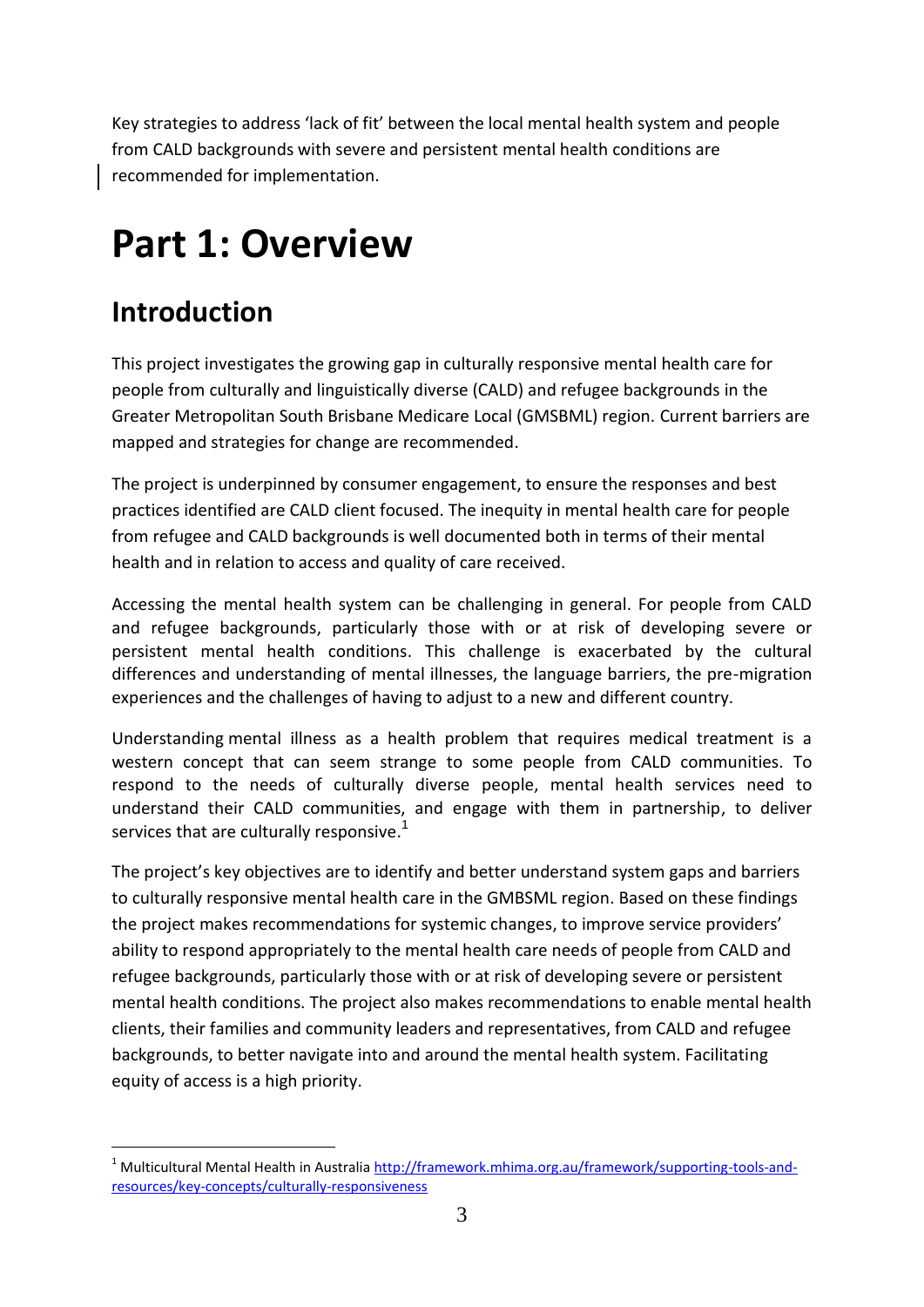# **Project Partner Organisations**

This project was a collaboration between four organisations with a long history of service provision to CALD populations, and partnership innovation in the GMSBML region. The partners included:

- Mater UQ Centre for Primary Health Innovation organisation (lead organisation)
- Queensland Program of Assistance to Survivors of Torture and Trauma (QPASTT)
- **•** Harmony Place
- Queensland Transcultural Mental Health Centre (QTCMHC)

# **Methodology**

Conducted between April and August 2014, this project consulted across the spectrum of stakeholders in CALD, refugee and mental health related services in the GMSBML area. Representatives from various CALD and refugee communities were consulted, along with a range of service providers, including *GMSBML*, General Practice, mental health professionals and clinicians from community organisations and Queensland Health, *Access to Psychological Services* (ATAPS) providers, ten Partners in Recovery (PIR) organisations, and other relevant organisations.<sup>2</sup> Nine community representatives known collectively as the *Greater Brisbane Refugee Health Advisory Group,* employed by the Mater UQ Centre for Primary Health Care Innovation, were key community consultants. These representatives were originally from Congo, Liberia, South Sudan, Eritrea, Somalia, Burundi, Burma and Afghanistan. The Refugee Mental Health Sub Group acted as an advisory group to the project.

The project was largely exploratory and used primarily qualitative research techniques including face to face semi structured interviews, focus groups and questionnaires. Multiphase design and snowballing techniques provided opportunities to identify and communicate with a rippling circle of relevant stakeholders. Each research phase answered and raised questions and built on insights previously gained.

# **The Background**

 $\overline{a}$ 

Greater Metropolitan South Brisbane Medicare Local (GMBSML) region is home to 43 per cent of Queensland's CALD population and 68 per cent of the state's refugee population.<sup>3</sup> Over 170 different cultural groups are represented. 27.9 per cent of residents were born overseas, higher than the national average (20.5%), and more than double the Queensland average.

 $2$  For a full listing of the organisations consulted, see Appendix 1.

<sup>&</sup>lt;sup>3</sup> GMSBML 'Whole of region needs assessment' (May, 2014) <http://gmsbml.org.au/about-us/our-organisation/>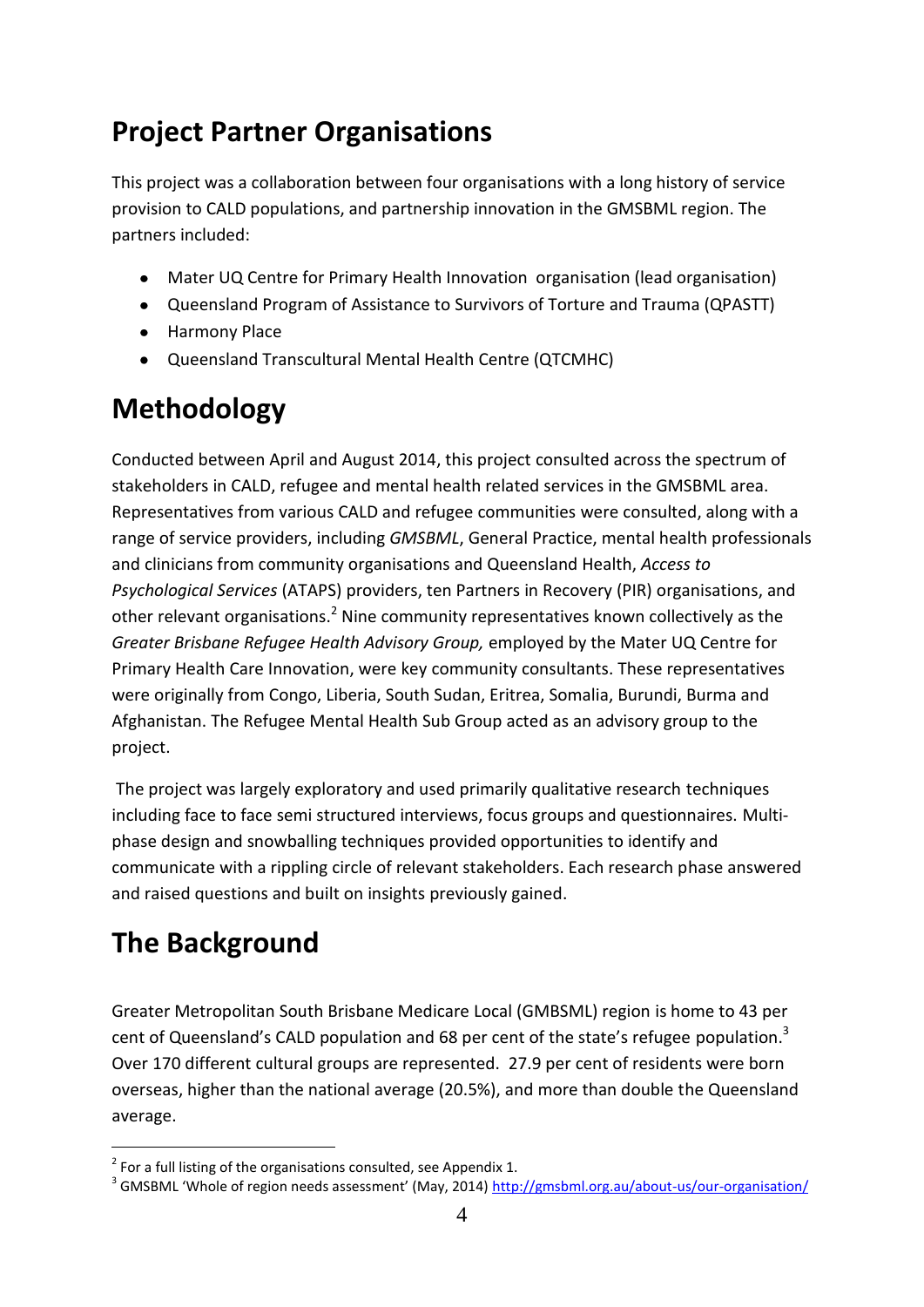Of the 30,025 humanitarian entrants granted permanent residency in Queensland between 1991 and 2014, 53.1% reside within the GMSBML region. Their countries of origin are primarily Sudan, Afghanistan, Burma, Somalia, Burundi, Iraq, Iran, Pakistan, Former Yugoslavia, and Bosnia-Herzegovina. The largest refugee settlement areas in the GMSBML region are Woodridge, followed by Moorooka, then Annerley.

The number and diversity of CALD and refugee communities residing in the region presents many challenges to health service providers. Challenges include working with the diversity of language, ethnicity, faith, migration streams, and length and status of residency.

# **The Context**

-

Pre-migration torture and trauma and post-migration acculturation stress are recognised as risk factors to poor mental health outcomes in this population group.

*"People from CALD communities may experience significant levels of psychological distress, particularly related to war and conflict, and the disruption of being separated from family and friends. Approximately 25 per cent of refugees have been physically tortured or have experienced severe psychological violation prior to arriving in Australia. The resettlement process may also impact on mental health and wellbeing."<sup>4</sup>*

People from CALD backgrounds have lower rates of *voluntary* mental health care when compared with the general population. They are over-represented in the group of people who are treated involuntarily or admitted for acute inpatient care. This suggests that CALD populations are more likely to access mental health care only when they become acutely and seriously unwell.<sup>5</sup>

Findings from this project support previous studies which have identified that:

*"CALD communities generally have low levels of knowledge around mental health issues/illness, are more at risk of developing mental health issues, are less likely to receive needed care than the general population and have a lower rate of participation in health promotion, prevention and treatment programs" <sup>6</sup>*

There is widespread government recognition that people from CALD backgrounds have a significantly lower level of access to mental health care. State and National legislation seeks to protect people's right to non-discrimination and equal access. Some work has been done

<sup>&</sup>lt;sup>4</sup> Beyondblue on the Department of Immigration and Citizenship's discussion paper on 'Access and equity: Inquiry into the responsiveness of Australian Government services to Australia's culturally and linguistically diverse population'

<sup>&</sup>lt;sup>5</sup> Multicultural Mental Health Australia (MMHiA) [http://framework.mhima.org.au/framework/supporting](http://framework.mhima.org.au/framework/supporting-tools-and-resources/key-concepts/culturally-responsiveness)[tools-and-resources/key-concepts/culturally-responsiveness](http://framework.mhima.org.au/framework/supporting-tools-and-resources/key-concepts/culturally-responsiveness)

*<sup>6</sup> Stepping out of the shadows*: Promoting acceptance and inclusion in multicultural communities in Queensland. (2010) Queensland Transcultural Mental Health centre, Queensland Government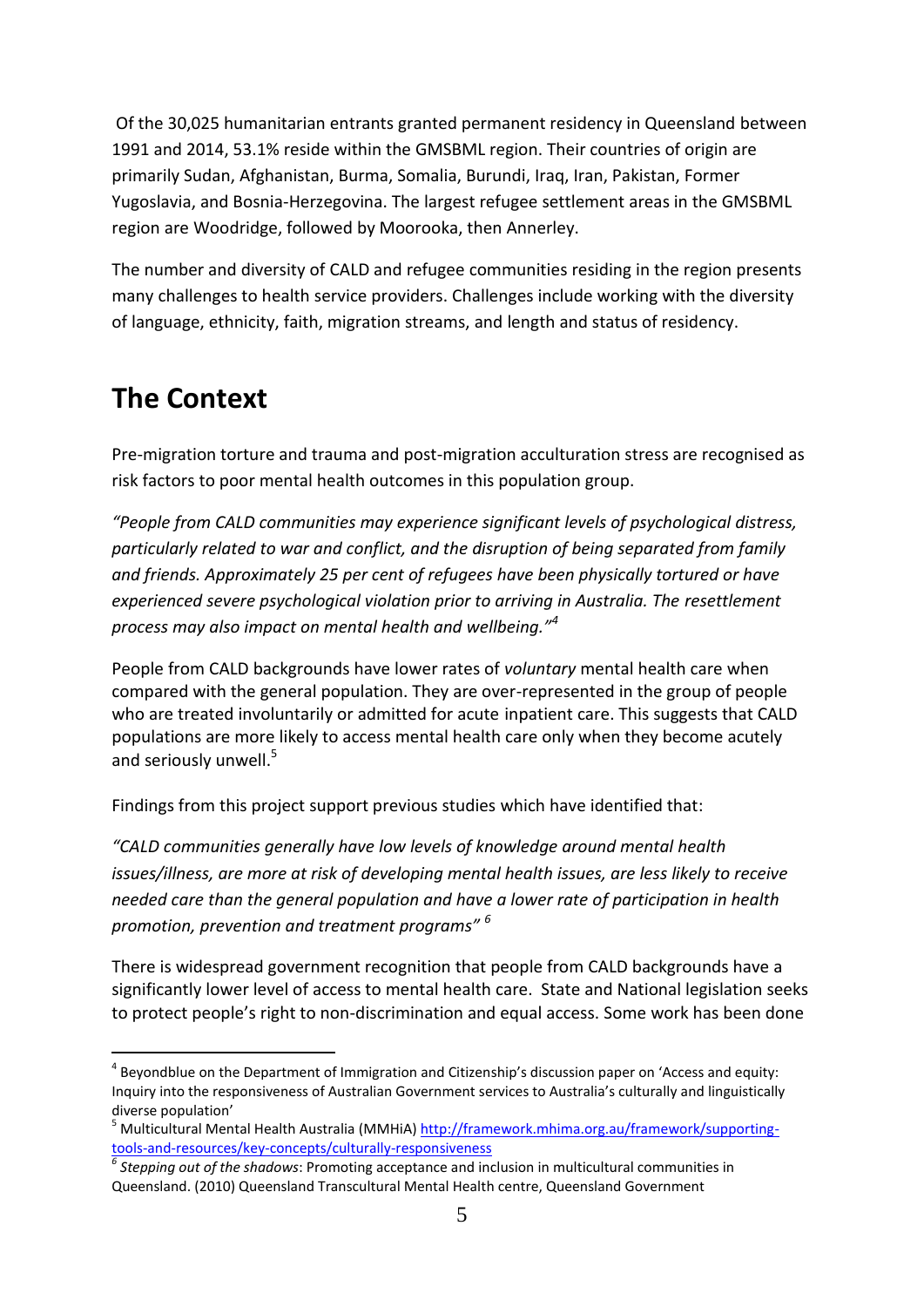in Queensland to overcome barriers to engagement<sup>7</sup>, however this cohort continues to face barriers which prevent them having equitable access to mental health services, supports and information.

GMSBML region is 'home' to several 'specialised' services for CALD communities and/or people from refugee backgrounds. These organisations provide resources and training to mainstream government and community service organisations in addition to direct clinical and support services.

Some key agencies working with CALD and refugee communities in relation to mental health, have the following roles:

- **Queensland Program of Assistance to Survivors of Torture and Trauma (QPASTT)** works only with people from a refugee background and refugee like experience who are presenting with symptoms related to their past torture and trauma experiences.
- **Queensland Transcultural Mental Health Centre (QTCMHC)** provide additional bicultural consulting services to support mainstream mental health services.
- **Harmony Place** have a Partners in Recovery (PIR) Program which at this stage  $\bullet$ provides 'specialised' CALD services on behalf of the 10 PIR providers in GMSBML, but may not always be geographically available to clients or may not be consulted by other PIR organisations.

Because these 'specialised' CALD and refugee organisations are intended to value add to, not in any way replace mainstream mental health services, access and equity to mainstream mental health services remains extremely important to people from CALD and refugee backgrounds who are at risk of developing or have severe and persistent mental health conditions.

# **Part 2: Findings - Mapping the Barriers**

A number of gaps and barriers to access and equity of mental health services for people from CALD and refugee backgrounds have been identified through project consultation in the GMSBML region. The term 'barrier', as used in this report, refers to something which restricts the use of health services. Findings largely confirm previous studies <sup>8 9</sup>about barriers to the use of health services among CALD communities.

 $\overline{a}$ 

<sup>7</sup> http://www.qld.gov.au/web/community-engagement/guides-factsheets/caldcommunities/introduction/barriers.html

**<sup>8</sup>** Potential barriers to the use of health services among ethnic minorities: a review (2005) [Emmanuel](http://fampra.oxfordjournals.org/search?author1=Emmanuel+Scheppers&sortspec=date&submit=Submit)  [Scheppers](http://fampra.oxfordjournals.org/search?author1=Emmanuel+Scheppers&sortspec=date&submit=Submit)[a,](http://fampra.oxfordjournals.org/content/23/3/325.full#aff-1) [Els van Dongenb,](http://fampra.oxfordjournals.org/search?author1=Els+van+Dongen&sortspec=date&submit=Submit) [Jos Dekkerc,](http://fampra.oxfordjournals.org/search?author1=Jos+Dekker&sortspec=date&submit=Submit) [Jan Geertzend](http://fampra.oxfordjournals.org/search?author1=Jan+Geertzen&sortspec=date&submit=Submit) and Joost [Dekkere](http://fampra.oxfordjournals.org/search?author1=Joost+Dekker&sortspec=date&submit=Submit)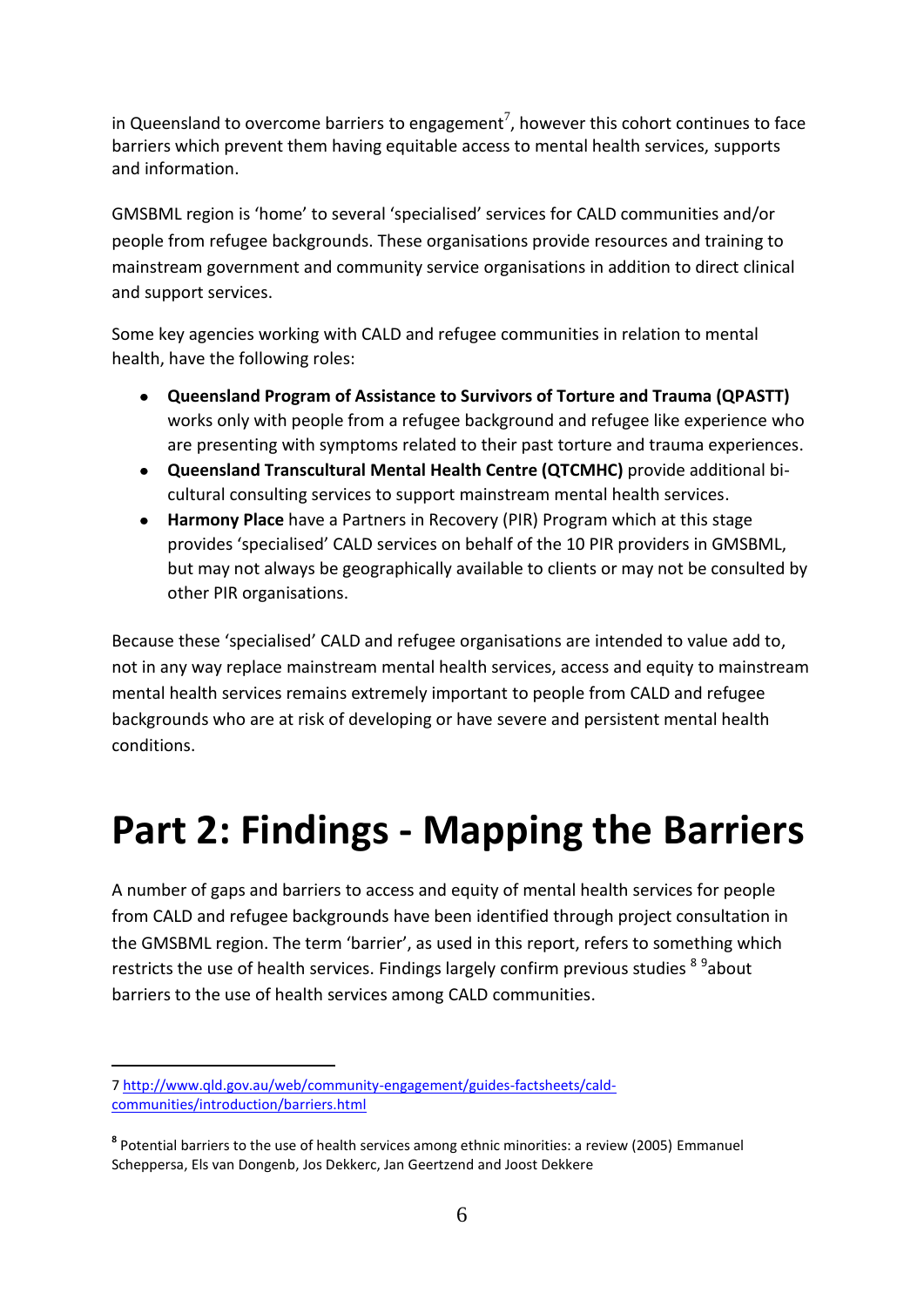Barriers and Recommendations have been divided into three levels of perception or impact, for ease of discussion in this report. These will be referred to as the 'Client/Community level', 'Service Provider level' and 'Systems level'.

#### **The barriers identified at the Client/Community level are:**

- 1. Cultural perceptions of mental illness, treatment and stigma
- 2. Collectivist cultures and confidentiality
- 3. Knowledge about services and how to access them

#### **The barriers identified at the Service Provider level are:**

- 4. Lack of use of an interpreter
- 5. Approach of the mental health professional
- 6. Lack of family and community involvement

#### **The barriers identified at the Systems level are:**

- 7. Lack of required and appropriate mental health services
- 8. Service Integration

-

- 9. Mental Health Assessment Tools
- 10. Funding for Interpreters
- 11. Cultural Competence and Diverse Workforce
- 12. Social and Economic Deprivation

# **Barriers: Client/Community level**

#### **1. Cultural perceptions of mental illness, treatment and stigma**

The most common barrier to accessing help, identified from the client and community perspective, is the different cultural beliefs and explanations of mental illness. These perceptions are strongly influenced by experiences of people in their country of origin and the stigma associated with mental illness. They strongly affect people's acceptance of an illness and can create reluctance to seek help.

*"Back home, they view mental health issues as 'crazy' and 'violent' so that is why they don't want to access any mental health service – they are afraid of that stereotyping." – Community Consultant*

**9** Te Pou (2010). *Developing culturally responsive services for working with refugee youth with mental health concerns.* Auckland.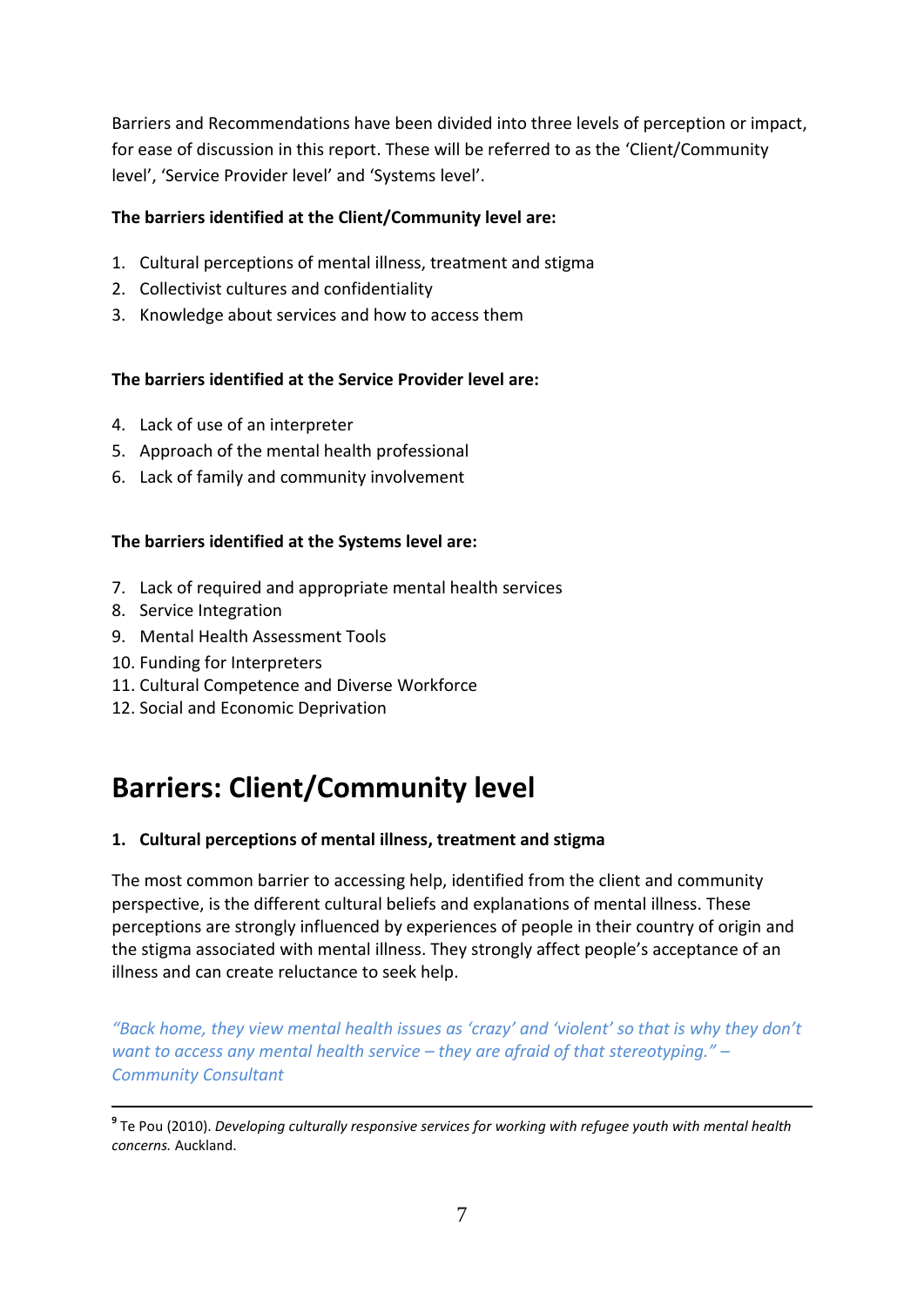*"Back home, if people have a mental illness, they just wander into the jungle and never come back. Nobody knows anything about it and don't know how to help." - Community Consultant*

Beliefs about the value of treatment and the possibility of recovery through treatment is also strongly influenced by what people have experienced in their country of origin.

*"People think about treatments in their country of origin such as being tied to a bed and so they don't want to get help here". - Community Consultant*

*"People have a fear of the mental health system – once you get in, you are done and you never come out and the system will change that person for the worse. There is a fear that they will be given an injection and you will turn into a zombie and not recover." - Community Consultant*

There is often a lack of knowledge in the community about the causes of mental illness. Communities may blame the unwell individual for the illness.

*"Her husband thinks the condition is not a sickness but it is something that is caused by the freedom given to women in Australia. He never believed his wife has a problem… He asked "Why did you make the problem … the children have to suffer." - Community Consultant*

These perceptions are compounded by the extreme stigma associated with beliefs about mental illnesses and the shame and guilt associated with it.

*"People believe that mental illness is caused by something you did wrong, punishment from a previous life… or it might be that someone is doing voodoo with you." - Community Consultant*

*"A doctor is the last one you will talk to, especially if you're mentally unwell. " - Community Consultant*

This can cause clients to be reluctant to accept that there is a problem, that they need psychological help, and that treatment will be helpful.

*"Patients are reluctant to take medication as it may be seen as a 'weakness' " - Psychologist*

*"There is sometimes a lack of commitment to regular appointments so that treatment can be thorough and follow up can occur" - Psychologist*

*"Cultural and spiritual beliefs may limit their desire to identify mental illness and seek help" -* PIR *Support Worker*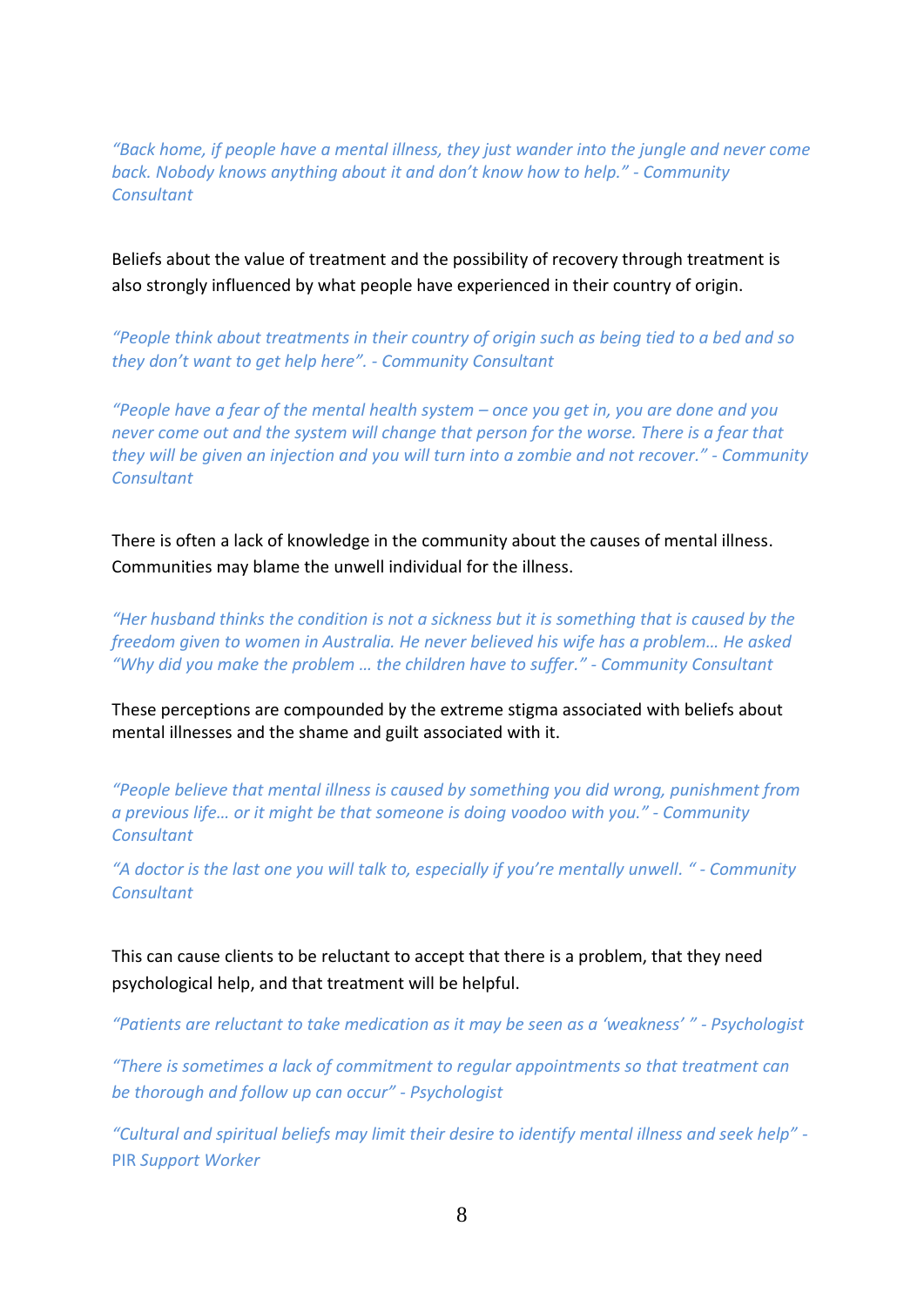Cultural perceptions about symptoms may be expressed in ways which could result in a missed or wrong diagnosis.

# *"The patient was talking about 'an elf in the room' but later I found out that this often talked about in their culture and it was not a hallucination but a metaphor" – GP*

And the stigma of a mental illness, even if treated will often continue after treatment.

*"Even if a person has been admitted to a mental health hospital, they will always be viewed as 'mental'. The community will continue to stigmatize them, even if they recover, they will still view them as 'mental'." – Community Consultant* 

#### **2. Collectivist cultures and confidentiality**

Many people from CALD communities come from more collectivist cultures than mainstream Australia, which is considered 'individualistic'. This has implications for help seeking, and how individuals and family want to be involved in health care. This is challenging for health professionals who are governed by privacy and confidentiality legislation.

This can be frustrating for people from CALD backgrounds who trust and respect close extended family and often want their support and involvement, which is not always offered by service providers.

*"Confidentiality can be a barrier when clinicians don't explore options available to get support in the community because they have not got consent from the client to do this, even when it may be beneficial for the person to get support." - Community Consultant*

#### **3. Knowledge about services and how to access them**

People from CALD and refugee backgrounds can have difficulty identifying and accessing appropriate services or 'get lost' in the system. They may also feel disrespected by referral, appointment and assessment systems.

*"I experienced someone who needs help but I don't know how she can get help." Community Consultant*

*"When clients do not present to booked appointments there is a lot of frustration by providers" Service Provider*

When appropriate professional services cannot be accessed, people may be influenced by clinically uninformed recommendations and stories from friends and family members.

*"Some women talk to each other and give wrong information about taking medication. For example, I overheard a woman saying to another that if you feel sick, don't take the*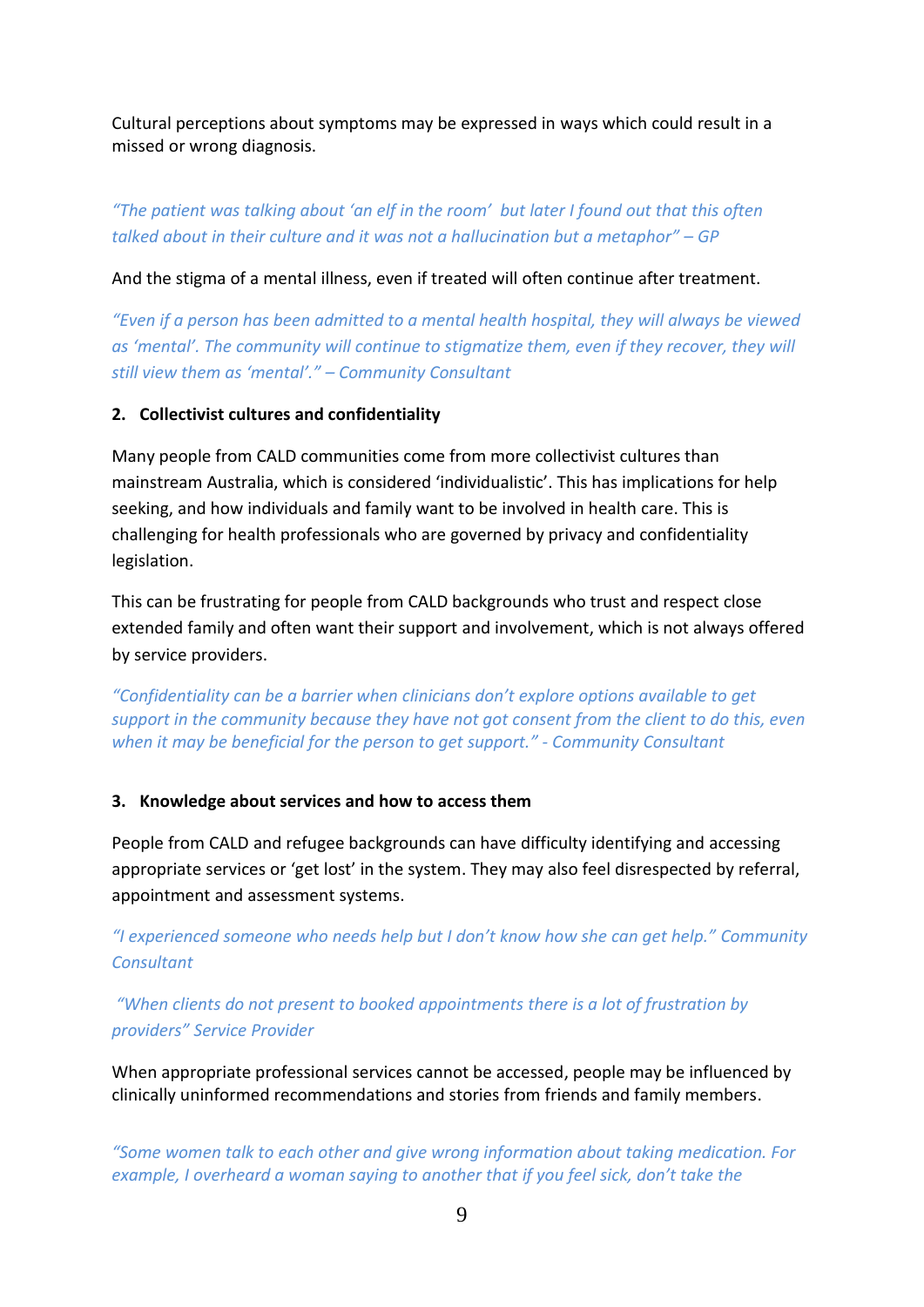*medication for depression, that the doctors give you as it makes you crazy." - Community Consultant*

# **Barriers: Services Provider level**

#### **4. Lack of use of interpreters**

Culturally appropriate and responsive care cannot exist without professional interpreting services. One of the strategies in the *Queensland Cultural Diversity Action Plan* completed in 2014 states that:

*A key element to ensuring equality of opportunity for every Queenslander is their ability to communicate effectively in English or to have access to language support when needed.<sup>10</sup>*

However, underuse of professional interpreters continues to impose overwhelming barriers for people with no or low levels of English language proficiency, to access and engage effectively and safely with services. Many people from CALD backgrounds struggle to express feelings, ask questions or represent themselves. In response to this challenge service providers sometimes bypass the clients, communicating instead with a family member, or request a bi-lingual caseworker to interpret. Sometimes CALD clients are suspicious about using interpreters due to concerns about confidentiality. However it is always important for clinicians to explore how using a professional interpreter can work for their client, and resist the temptation to use family members, bi-lingual workers or support people to interpret.

*"For people who have limited English it is hard to express problems to a health professional." - Community Consultant*

Following are some reasons proposed for service providers not engaging professional interpreters: lack of information about how to access interpreters, confidence to work effectively with interpreters, and the additional cost and time associated with engaging professional interpreters.

## *"Limited English makes engagement more difficult and requires much more time"* - PIR Support Facilitator

Local measures are being taken in GMSBML to train workers in the importance and use of interpreters, ie: 2014 education sessions facilitated by *Ethic Communities Council of* 

 $\overline{a}$ 

<sup>&</sup>lt;sup>10</sup> Queensland Cultural Diversity Action Plan

http://www.datsima.qld.gov.au/resources/datsima/culturaldiversity/publications/cdp-action-plan-final.pdf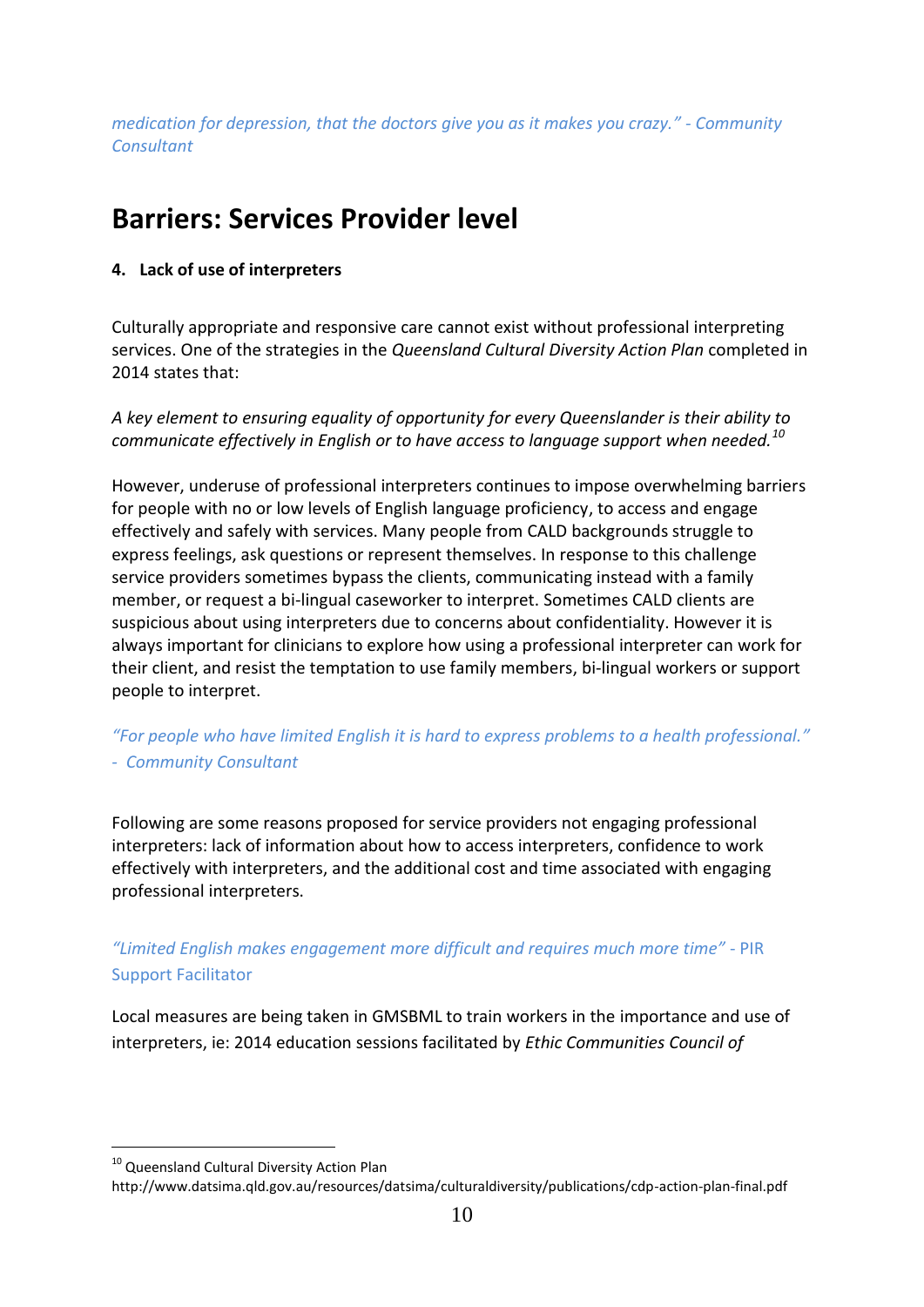*Queensland (ECCQ).<sup>11</sup> However,* such training reaches only a small number of service providers. The majority who miss training may continue not to use interpreters, unless information and education can come to them.

The language barrier and lack of knowledge of systems, also impacts on carers:

# *"The wife had a huge English barrier and absolutely no understanding about how to help her husband." – Community Consultant*

While there are some bi-lingual GPs and clinicians in the GMSBML area their resources are limited, demand outstrips supply, and there is concern that these clinicians will 'burn out' due to over referring to their practices and services.

## **5. Approach of mental health professionals**

-

A 'business model' associated with primary health care can be perceived as impersonal. The authoritative or 'distant' way in which health care personnel, including administrative staff, sometimes approach clients can result in shame and discomfort for the client, and impact on rapport building.

*"When a GP says "What can I do for you?" it is like a brick wall goes up. Doctors need to ask questions to build rapport such as "How are you feeling? Do you have pain? Have you taken any medicine for it? People feel like the Doctor should ask questions about the problem, rather than ask what they can do for them, when they don't know…" - Community Consultant*

The issue of language choice, terms and labels used in mental health, has been raised repeatedly by community representatives and service providers.

*"Medical language can be a barrier for a consumer. It is hard to understand when you are "outside the system" so simple language needs to be used." – Service Provider*

Words such as "mental" and "counselling" are perceived as stigmatising by people from CALD backgrounds and service providers.

*"Clients feel that a referral to an allied health professional means they are 'mad'. Caseworkers urge clients to seek "psychological help" but we need to use words that stress that a counsellor can 'help problem solve', or 'cope with stress', instead of using words like mental illness." - Service Provider*

 $11$  Learning Objectives included – Understanding and managing the dynamics of culture and cultural difference in a clinical environment; developing communication strategies for effective engagement with refugees; and effective use of professional interpreters and utilising TIS.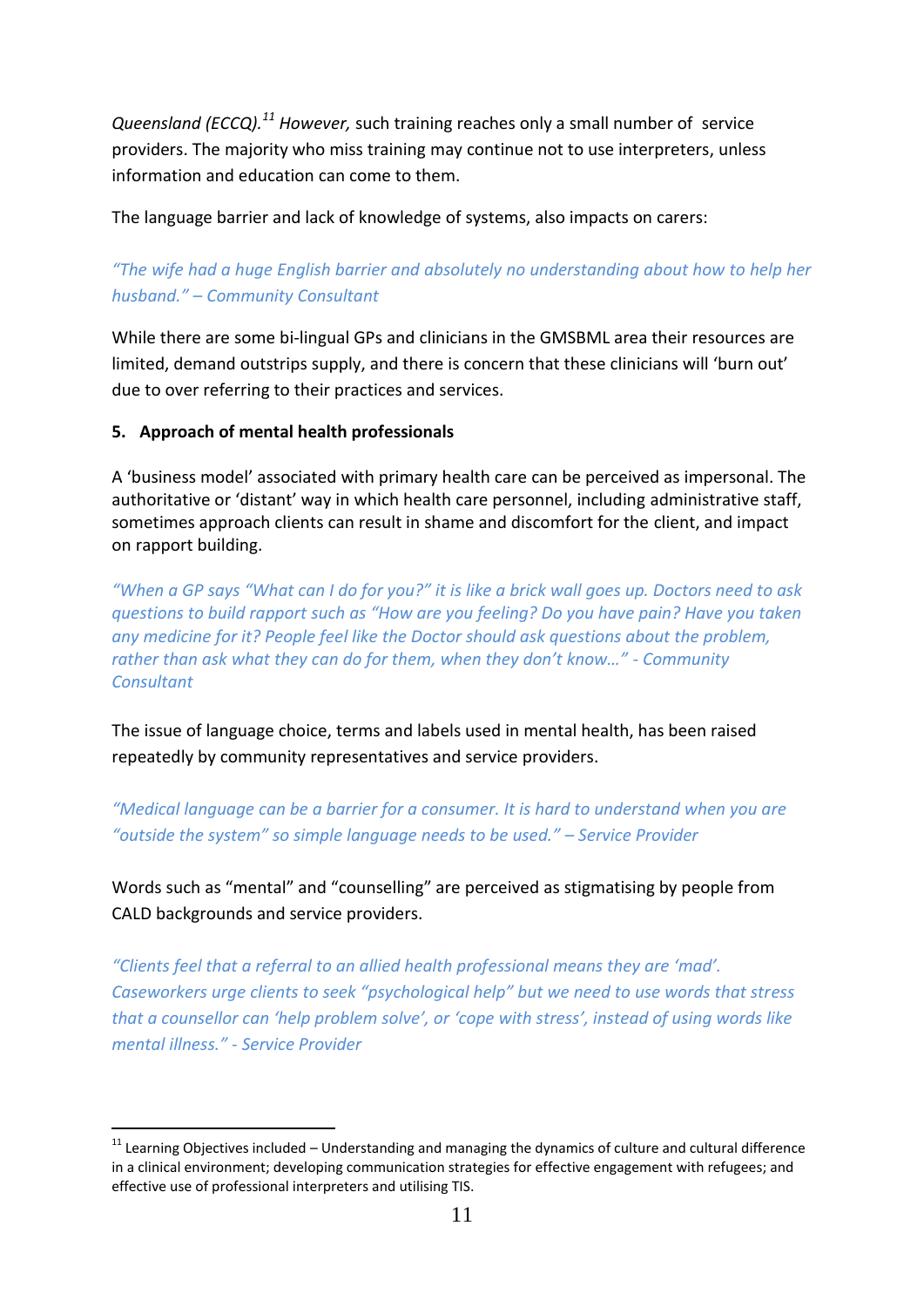Project findings support research<sup>12</sup> which shows that communities' perception of mental illness and its treatment are often based on traditional beliefs and practices such as rituals performed by witch doctors, animal sacrifice, or beliefs in traditional healers. If a service provider ignores the cultural explanations, beliefs, and spiritual and traditional practices about mental illness, this can act as a barrier to building rapport and formulating appropriate treatment, based on respect and trust.

*"Some traditional healings may work and some have seen that and think it might work for some people, but not all but it is important to be considered as a real option." - Community Consultant*

#### **6. Lack of family and community involvement**

Service Providers neglecting the influence of immediate and extended family is seen as a barrier to clients from CALD backgrounds accessing and engaging with ongoing support from the mental health system. Some clients may not want family or community involvement, but GPs and clinicians need to continually assess if this will be useful and if so, to build trust with an individual's support networks, with clear client consent, to provide stable ongoing support.

*"The family may be the only ones that the patient trusts and feels comfortable with to give information to the Doctor, or the family may try to hide the mental health issues even more. It depends on each case." - Community Consultant*

## *"If you get a family member involved, with consent, the GP will get more information because of the trust." - Community Consultant*

Although it is important not to assume that individuals from a CALD background will want to be linked with their ethnic community, not asking the question poses a barrier. Community members, such as liaison workers, volunteers, formal and informal leaders are important resources, who facilitate trust between the service and the client and provide monitoring and support. Clinicians need to be aware that there may be some ethnic community networks that will assist with a person's recovery.

*"When you start a conversation with the consumer, you can ask who the key people in the consumer's life are and who they want to involve. This may be family, religious leader, community leader and you can engage those people then, to support the consumer." - Service Provider*

*"The people she trusted in the community helped her by giving advice about handling problems and showing her what to expect in this country and offering new strategies how to cope with it. This helped to make her feel stronger and she felt supported and believed she can handle it in the future". - Community Consultant*

 $\frac{1}{12}$ 

[http://www.adec.org.au/images/Conversations\\_with\\_new\\_communities\\_about\\_mental\\_health\\_updated.pdf](http://www.adec.org.au/images/Conversations_with_new_communities_about_mental_health_updated.pdf)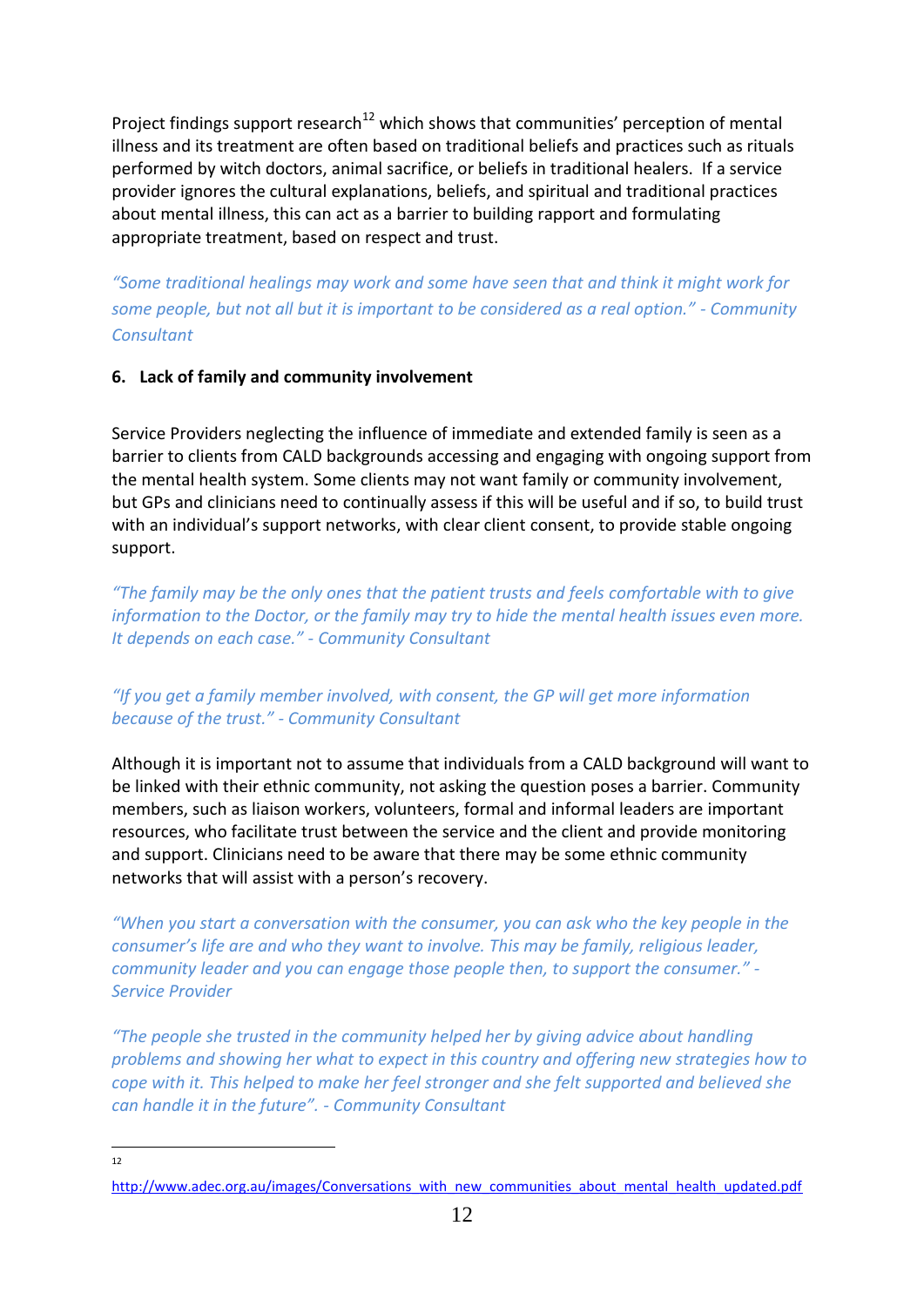# **Barriers: Systems**

#### **7. Lack of required and appropriate mental health services**

There are broad ranging systems gaps in mental health services for people from CALD communities who are experiencing severe and persistent mental illnesses. The following comments indicate the concern of workers in the GMSBML region, who feel increasing pressure to 'do something' with decreasing resources.

*"There are limited places to send people for an ongoing service for those with severe mental illness in the community."– Service Provider*

*"Now there are fewer options. It drives me to despair. ATAPS is a struggle, it is early days for PIR… The public health system is dealing with 3% of mental health issues…. There are fewer bulk billing GPs…. "– Service Provider*

*"There are limited referral points and limited bi-lingual psychologists or counsellors. " – Service Provider*

*"Mental health is a "desperate space", where everything has "fallen apart" for clients with severe mental health issues, so we hope that PIR helps, as people from CALD backgrounds with mental health issues are the clients with the most complex needs. "- GP*

*Partners in Recovery (PIR)* and *Access to Allied Psychological Services (ATAPS)* are national mental health programs available to people with persistent mental health problems. However appropriateness of service provision has been cited as a barrier to people from CALD backgrounds. The 'western model' of PIR and ATAPS, and the 'business model' of primary health care are considered a 'bad fit' for CALD communities.

#### **ATAPS***<sup>13</sup>*

 $\overline{a}$ 

There are approximately 130 ATAPs providers, mainly Psychologists, working in the GMSBML region. Referred clients are usually seen within two weeks, or 72 hours after a suicide attempt or self-harm incident. A TIS interpreter can be used, however it is understood that due to budget limitations an interpreter is provided on a case by case basis. Project participants expressed concerns about barriers imposed on people from CALD backgrounds due to program inflexibility around interpreters, number of sessions, and lack of remuneration for additional clinician time required when working with CALD clients.

<sup>13</sup> The **Access to Allied Psychological Services (ATAPS)** program delivers short-term, goal-oriented psychological support for financially disadvantaged people and families. These services are for individuals who are experiencing common mental health disorders of mild to moderate severity. However, individuals with more severe illness whose conditions may benefit from focused psychological strategies may also be provided with services at the discretion of the Mental Health Services team.http://gmsbml.org.au/programs-and-services/mental-health/access-to-allied-psychological-services-ataps/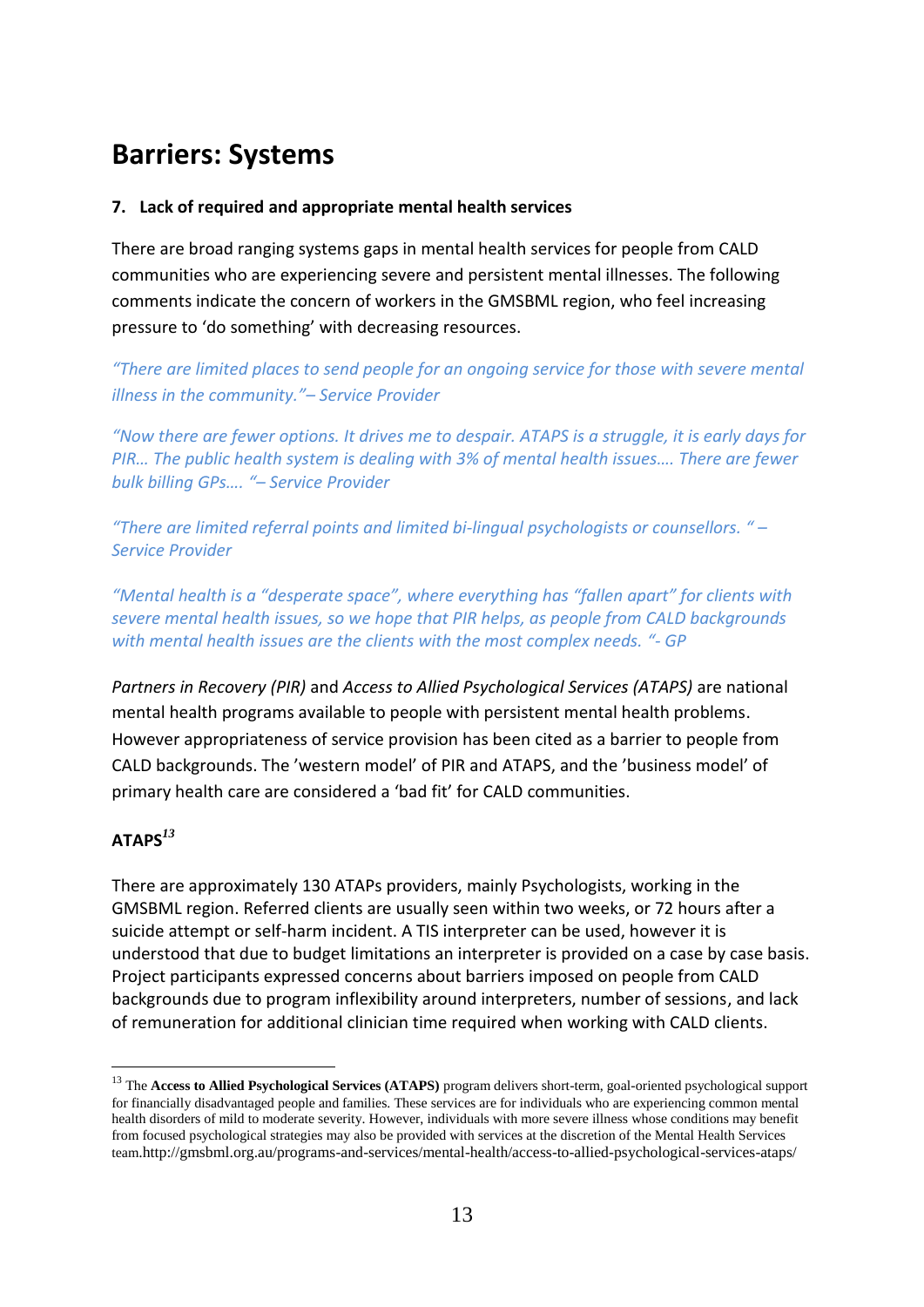*"Due to not being able to see clients who require interpreters under 'Better Access' ATAPS is really the only option.... and there are many barriers in ATAPS… GPS are reluctant to make ATAPS referrals due to paperwork… & ATAPS has to make limited funds stretch" - ATAPS Provider*

*"Given that ATAPS is essentially for hard to reach, marginalised groups… - more flexibility in how ATAPS consultations are delivered would be welcome, as marginalised groups typically do not fit the traditional business model." – ATAPS Provider*

*"Generally more sessions are required [because] "CALD/refugee/asylum seeker clients need more follow up… more time is required to build rapport & trust" – Service Provider*

## **Partners in Recovery (PIR) <sup>14</sup>**

Partners in Recovery (PIR) is a relatively new program. Service Providers are enthusiastic about the potential of PIR to address gaps in culturally responsive mental health care for people from CALD backgrounds. However many organisations have not had any direct contact with PIR providers to date, and do not understand exactly what services PIR provides.

**PIR** supports people with severe and persistent mental health issues, along with their carers and families. *GMSBML* facilitates PIR through partnership with 10 non-government organisations.

**PIR** works with people to:

-

- access clinical services appropriate to their needs
- access community support and related services
- coordinate services to meet their needs
- encourage a journey of recovery

The newness of PIR presents a barrier because it takes time for GPs and services to engage with a new program.

"*to watch it and see if it is going to stay. There is no point spending the time engaging and then finding out that it has lost funding or changed." - GP*

*"We hope that PIR helps. As people from CALD backgrounds with mental health issues are the clients with the most complex needs… but we have anxiety about referring as we don"t really know how it works and if it works well. - GP*

<sup>14</sup> *Partners in Recovery (PIR)* <http://gmsbml.org.au/programs-and-services/mental-health/partners-in-recovery>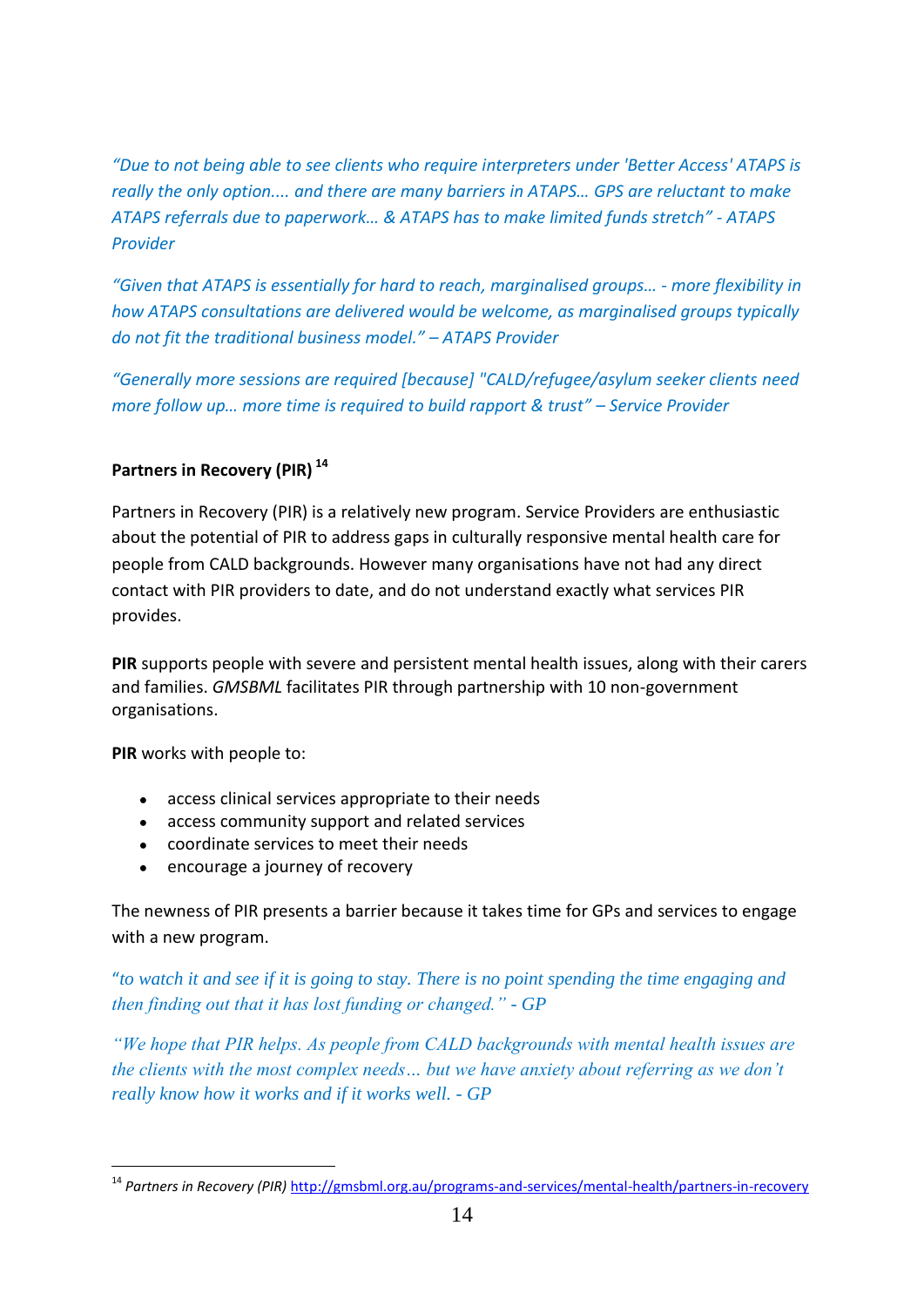Clinical and CALD community services do not yet feel connected to PIR, due to the need for PIR promotion and integration at a systems level.

### **8. Service Integration**

There is abundant good will, support and effort given to networks and integration between organisations, service providers, communities and individuals in the GMSBML region. The mental health and CALD/refugee related organisations are a labyrinth of interconnected committees and partnerships, forums and events which achieve remarkable outcomes for their clients. The following gaps and barriers in service integration were hard to identify because organisations and individuals in GMSBML demonstrate a high regard and level of respect and understanding for each other.

#### **Mainstream mental health providers & 'specialised' CALD/refugee service providers**

When considering service Integration for people from refugee and CALD backgrounds, who are at risk of developing or have severe and persistent mental health conditions, we are challenged by a system which responds to this cohort through at least three different and overlapping sectors (mental health, CALD/ refugee services & other community services). Given this complexity it is not surprising that there are some gaps and barriers in service integration. Whilst there are many examples of cohesion, effective communication & service partnerships there are some indications that *"the mainstream services and CALD are siloed and could share knowledge more".*

There is also confusion between mainstream mental health and 'specialised' CALD/refugee providers about service roles & limitations.

*"There are specialised services working with CALD or refugee communities, but working with people with chronic & persistent mental illness is not part of their role, in all cases." - Service Provider*

Part of the confusion seems to be around mainstream services perceiving CALD and refugee services as 'alternative' rather than 'specialised' mental health services.

#### **Emergency Departments, Acute Care & Post Hospital Care**

Service providers noted problems associated with clients' ability to express the full extent of their mental health problems *"at Emergency Departments (EDs), leading to a 'revolving door' where they never get past ED" or who are experiencing extreme distress but do not have a diagnosis.* A further barrier was identified with "*access for clinical mental health support after multiple Emergency Department (ED) presentations for suicide".* Also 'Acute crises' were reported when people were taken to Acute Care in hospitals, as the *only available option,* (particularly in association with negative visa outcomes)*.* Such cases have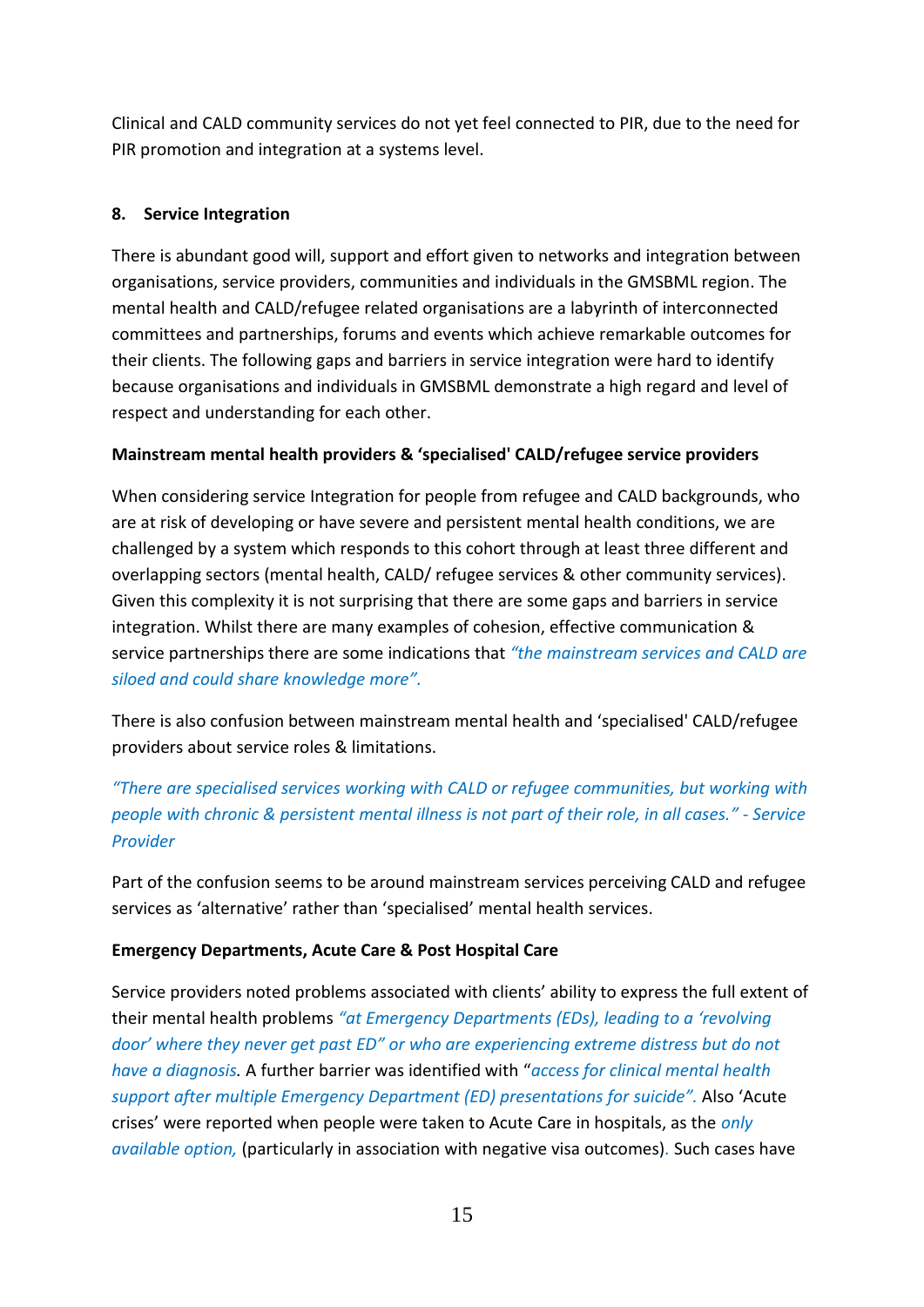been called a 'situational crisis' *"even if they take them for a day, they will be released with limited community mental health care".*

*"Mental health programs need to be flexible enough to work with people from CALD backgrounds who don't have a diagnosis." – Service Provider*

#### **9. Mental Health Assessment Tools**

The assessment process has been identified as a significant potential barrier to clients receiving quality mental health care. Best practice implementation of health assessments for people from CALD and refugee backgrounds needs more time, respect and effective cross cultural understanding and communication. The nature and use of assessment tools are also seen as posing barriers. There is concern that mandatory use of particular assessment tools in some circumstances can be detrimental to the wellbeing of people from CALD/refugee backgrounds and may lead to misdiagnoses. For example:

- *"Mandatory and routine use of The Kessler Psychological Distress Scale (K10) by settlement caseworkers, administered by untrained workers, on newly arrived refugee families [is not appropriate]" – Service Provider*
- "The *Camberwell Assessment tool does not work for us… it doesn't cover [any assessment about ]the trauma of three daughters missing…." – Service Provider*
- Inappropriate assessment tools may contribute to people from refugee backgrounds being put into the *"too hard basket. [They may be] tagged with Borderline [Personality disorder], rather than [exploring the impact of] trauma [and] depression". – Service Provider*
- *"…if you want to access a mental health services you need a diagnosis. It is very difficult for those from refugee backgrounds and asylum seekers – especially people who have experienced trauma and may have mental health symptomology. They shouldn't have to be individually pathologised to get access. By diagnosing them this can prevent recovery – need to alter view to see it as a 'reaction' to trauma which needs support, but not through a diagnosis imposed." – Service Provider*

#### **10. Funding for Interpreters**

Free interpreting services through the Translating and Interpreting Service (TIS National) are available to GPs, Medical Specialists, some specialised services and Pharmacists, but largely unavailable to allied health providers. The exclusion of allied health professionals from 'free' Interpreter services is a monumental barrier to people from CALD backgrounds requiring mental health services.

At a local level some additional interpreting services are available on a case by case basis, funded through GMSBML to ATAPS allied health service providers, but not as yet for all PIR organisations.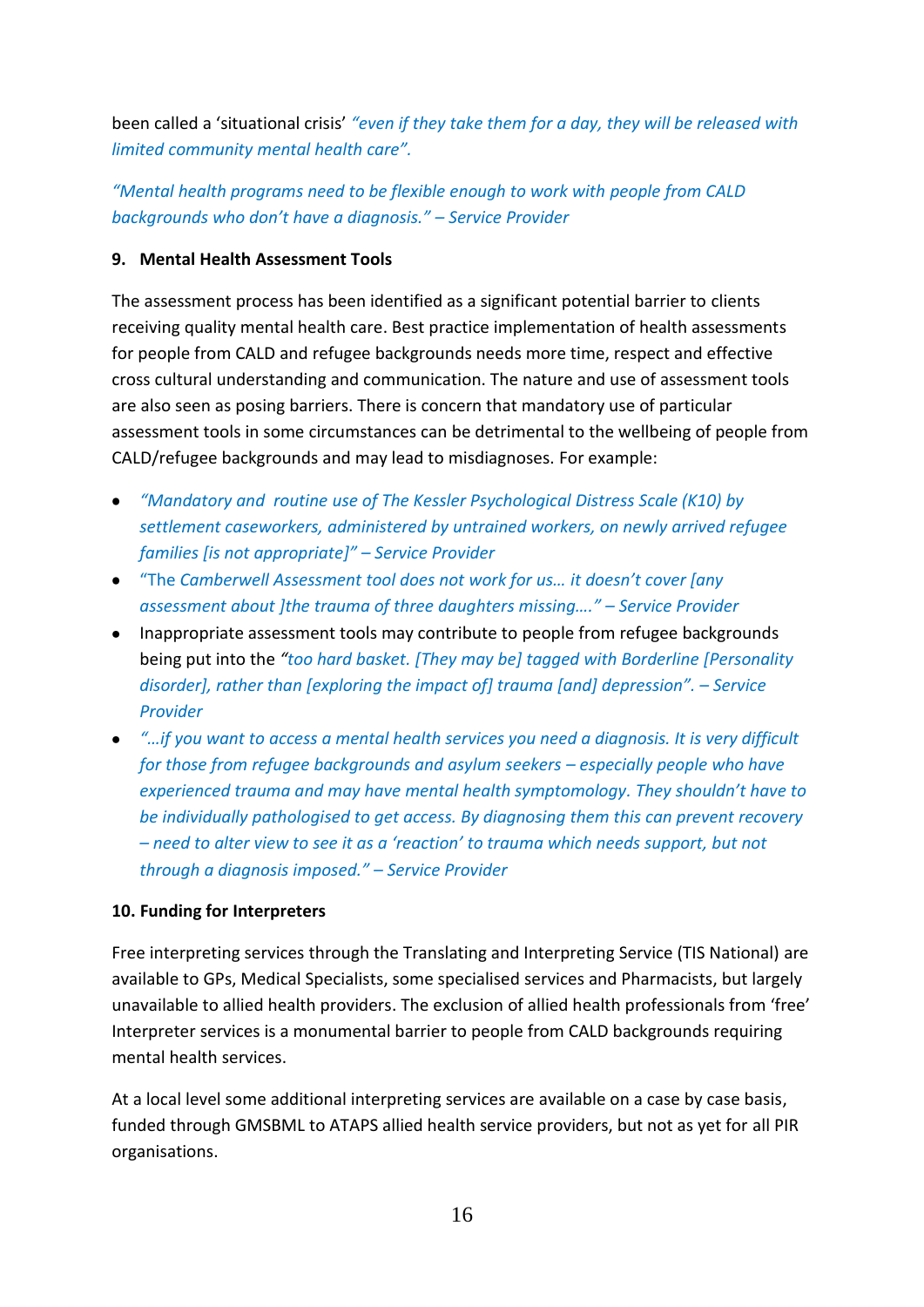For General Practice working across two or more *Medicare Local* areas a referral to ATAPS for a client from a CALD background is more complex, because funding for interpreters is different between *Medicare Local* areas, each which manages a separate ATAPS service.

Despite the difficulties of access, all service providers who contributed to the project have emphasised the importance of using professional interpreters.

## *"It is unbelievable that we would ever expect somebody to access a service, without access to an interpreter." - GP*

However, in some cases clinicians who are eligible to access 'free' TIS Interpreters choose not to, due to the time and costs associated with engaging professional Interpreters.

*"Consultations via interpreters take twice as long, there is no recognition of this for the providers ; currently many GPs do not bother using an interpreter and the quality of MH Care Plans is poor" - ATAPS Provider*

Some clinicians, particularly Pharmacists, do not know that they are eligible for 'free' TIS interpreting services.

*"Pharmacists don't really know they have access, which is serious - language differences lead to wrong medication & misdiagnosis which creates much bigger problems for people in the long term & puts pressure on the mental health system." - Service Provider*

#### **11. Cultural Competence and Diverse Workforce**

At a systems level cultural competence related barriers are associated with gaps in the implementation of policies and frameworks to improve organisational cultural responsiveness and cultural workforce diversity.

*There are insufficient culturally responsive knowledge, skills and resources within mainstream services. - Service Provider*

*"Clinicians often don't see the need for a systemic approach…Mainstream mental health workers may not consider family, community, systems, past – this is a real barrier... Organisations and clinicians need to consider a multicultural framework." – Service Provider*

Staff turnover is considered an ongoing challenge for *Queensland Health* in terms of building cultural competence. CALD / Multicultural training needs to be mandatory for mental health workers. However, there is uncertainty about who would deliver state wide mandatory training. *Queensland Health* is now divided into *Health Service Districts* each with its own responsibility for making decision about training and whether to employ *Multicultural Mental Health Coordinators* or not.

#### **12. Social and Economic Deprivation**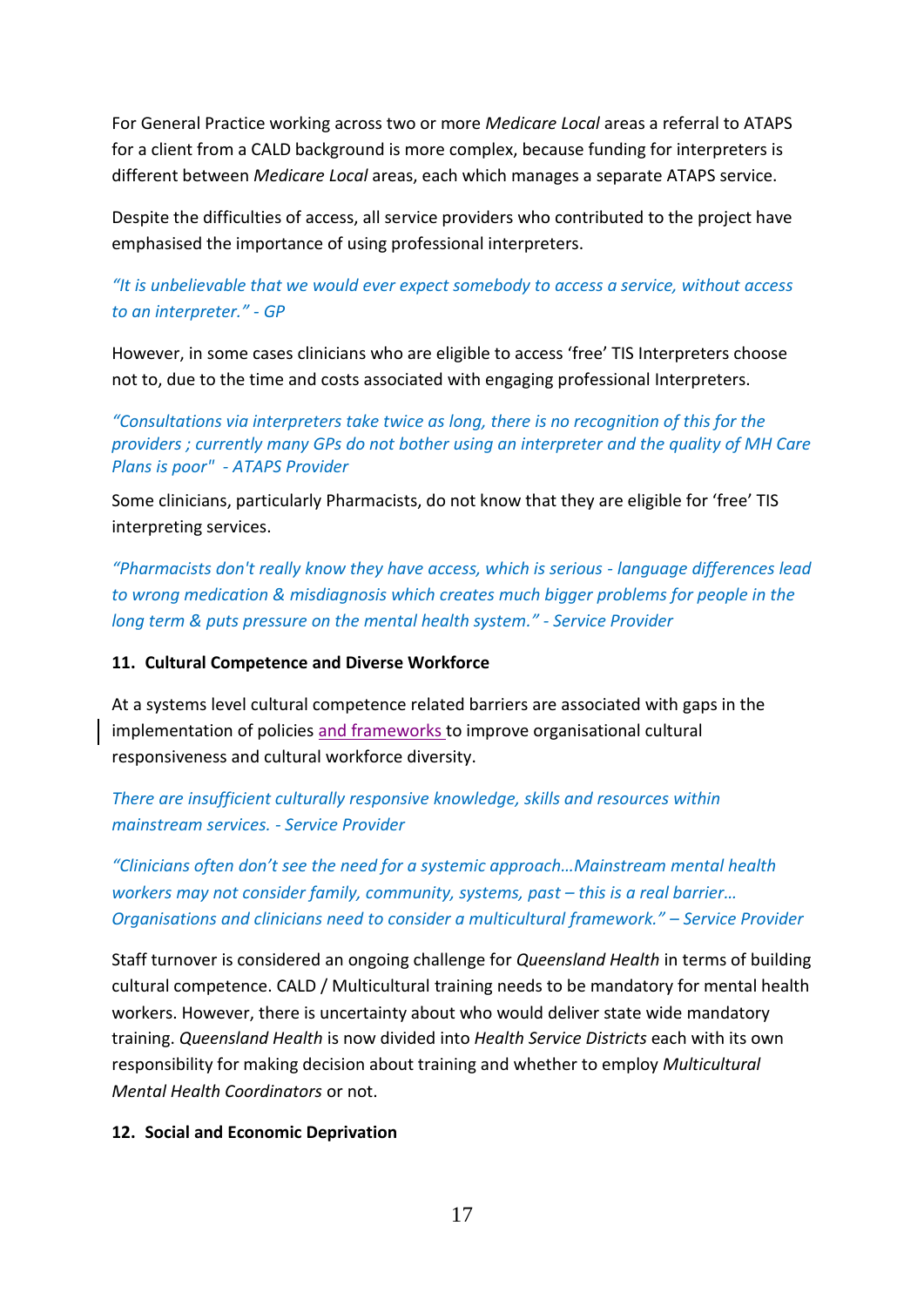People from CALD communities may be faced with social and economic barriers due to their experiences of settlement and acculturation, lack of or lower paid employment due to language issues, and the impact of past torture and trauma. Asylum seekers living in community detention, or on bridging visas also face work and study restrictions and have ongoing stress about an uncertain future. Economic barriers to accessing mental health services are associated with the cost or perceived cost of mental health services, transport costs, and distance to services. People from CALD backgrounds experience difficulties navigating the mental health system "*to receive referrals for psychological services"* and difficulty of finding "*bulk-billing GPs that are willing to book an interpreter and spend the time required with this client group*." *– Service Provider*

*"If a refugee person has no work permit and has limited financial support this results in isolation and escalation of mental health issues" - PIR Support Facilitator*

*"There is a fear that the cost of the doctor or hospital will be a lot because of their visa and children may be taken away from them, so they don't ask for help." - Community Consultant*

*"Some women are unable to prioritise appointments over childcare or employment responsibilities… Access with transport is hard and there are trust issues because of negative experiences in the past." - Service Provider*

Asylum seeker clients presenting at hospitals' Acute Health Care or Emergency Departments are being assessed as having a *'situational crisis' rather than a diagnosable condition.* These people are often experiencing extreme stress and crisis associated with immigration related final determination processes leading to re-detention or deportation. The dire limitation of care options available to this group is alarming, particularly given the substantial risks of self-harm and suicidal behaviour. People in these situations are often not admitted to an inpatient unit, due to a lack of diagnosis, but they desperately require care.

# **Part 3: Recommendations**

The following recommendations have been strongly communicated and endorsed throughout the project consultation process with a range of service providers, community representatives, consumers and carers in the GMSBML region. The three levels of classification used to explore barriers has been maintained: the 'Client/Community level', 'Service Provider level' and 'Systems level'.

# **Recommendations: Client/Community Level**

The following recommendations to address Client and Community level barriers are made to increase access and engagement to mental health services for people from CALD backgrounds in the GMSBML region.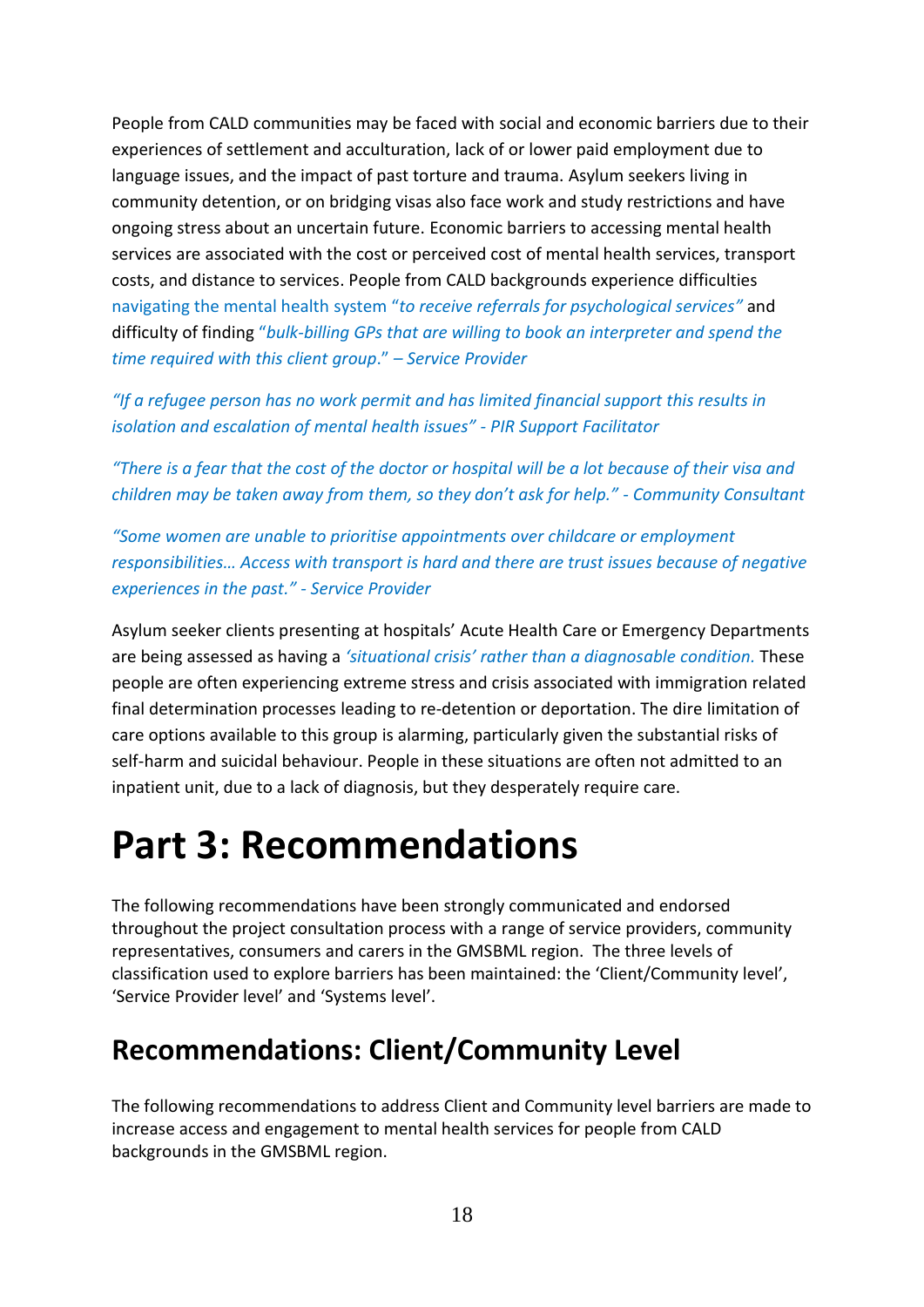- **1. Deliver Community Education Programs**
- **2. Develop a 'Mental Health Pathway Resource' for Community Leaders**

#### **1. Deliver Community Education Programs**

**Recommendation:** Deliver Community Education Programs that address the fears of stigma and treatment and provide opportunities to discuss and accept concepts of illness and health. These programs for community members need to be designed and delivered in partnership with trusted community representatives in a way that is non-stigmatising.

*"Our community needs to know about mental education or information… before it is not too late…" Community Consultant*

*"Deliver information through community 'health' sessions (for women especially) so they know how to seek help, about the early signs of mental illness and strategies to deal with this, Information about medication – how could it help, what might the side effects be, is it worth a try?" –Community Consultant*

Education programs need to address beliefs that mental illness is caused by something they did wrong, or is punishment from a previous life.

*"They thought "someone did the punishment, someone did the voodoo with you." – Community Consultant*

Approaches<sup>15 16</sup>to demystify mental illness within ethnic communities have succeeded by engaging large numbers of the community and exploring attitudes to mental illness in a safe way. QTMHC has implemented many prevention and early intervention initiatives. The '*Stepping Out of the Shadows: Promoting acceptance and inclusion in multicultural communities in Queensland Program*<sup>17</sup> aims to reduce stigma around mental illness in multicultural communities in Queensland. It is a recommendation that this program be delivered in an ongoing way, through an optimal combination partnership between multicultural and mental health service providers.

A best practice approach like the Ethnic Communities Council of Queensland *CALD Chronic Disease Program*<sup>18</sup>, could also be trialled, whereby Multicultural Health Workers guide people through complex health systems, provide cross-cultural expertise to both health practitioners and members of the family, and promote early intervention information.

-

<sup>&</sup>lt;sup>15</sup> Ilse Blignault, Lisa Woodland, Vince Ponzio, Dushan Ristevski and Suzanna Kirov "Using a multifaceted community intervention to reduce stigma about mental illness in an Australian Macedonian community" Health Promotion Journal of Australia 20(3) 227 – 233. Published: 01 December 2009

<sup>&</sup>lt;sup>16</sup> Patrycia Toczek, "Demystifying Mental Health in Ethnic Communities: Multicultural Mental Health Project Evaluation, Australian Polish Community Services (APCS): www.apcs.org.au

<sup>17</sup> <http://www.health.qld.gov.au/metrosouthmentalhealth/qtmhc/initiatives.asp>

<sup>&</sup>lt;sup>18</sup> The Ethnic Communities Council of Queenslan[d http://www.eccq.com.au/what-we-do/health/chronic-disease/](http://www.eccq.com.au/what-we-do/health/chronic-disease/)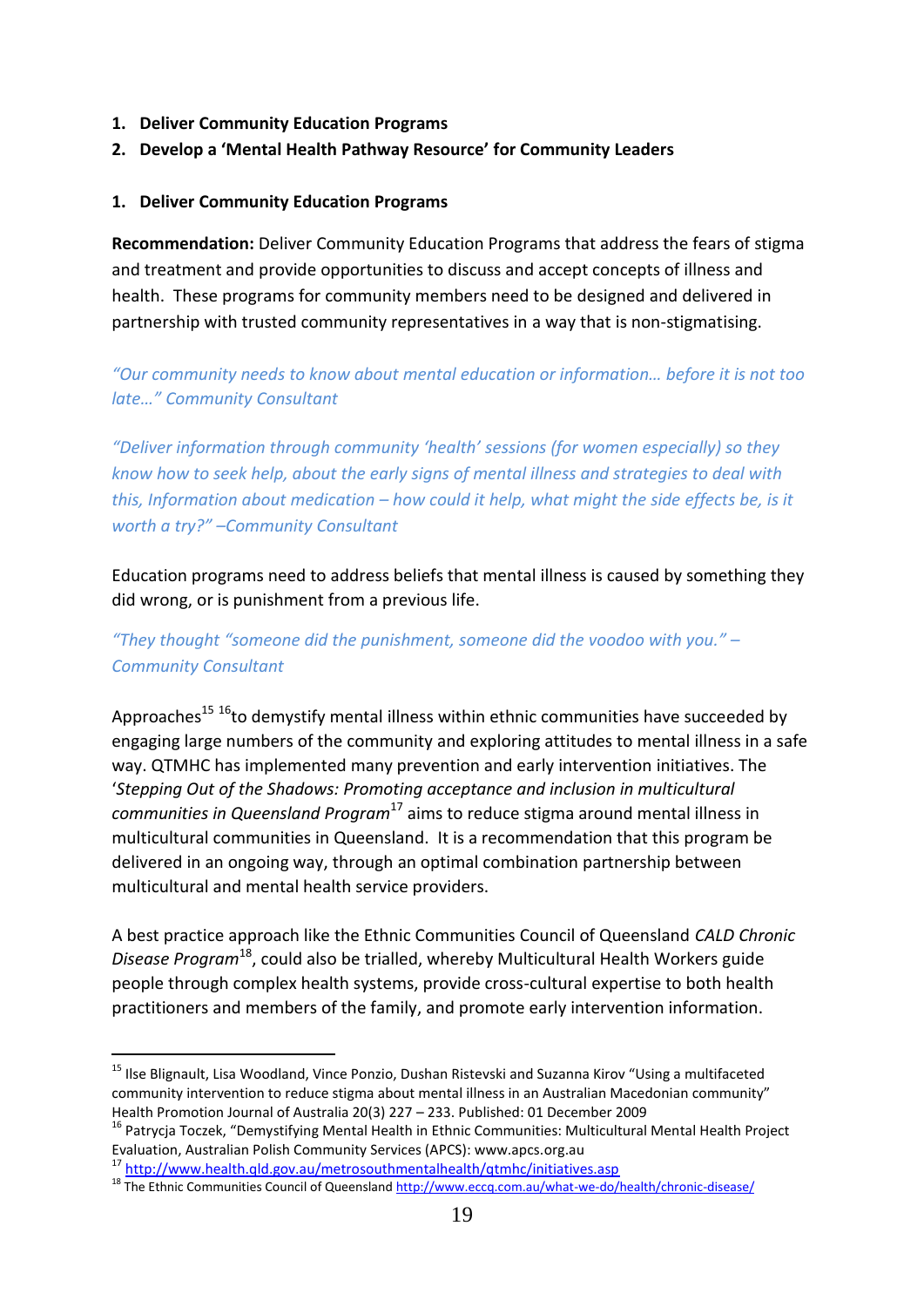## **2. Develop a 'Mental Health Pathway Resource' for Community Leaders**

**Recommendation:** Support CALD community networks to develop a 'mental health pathway resource' with information about service options and how to access them. This will increase access to information and services prior to and during a crisis. This is particularly relevant for men, who may be less likely to attend a 'Community Education Program', but rely on their local support networks.

It is recommended that resources enable community leaders to navigate the mental health system, or find ways to gain support for themselves or a community member. The development of this resource is best done in partnership with community representatives from high population ethnic communities.

# **Recommendations: Service Provider Level**

The following recommendations to address Service Provider level barriers are made to improve opportunities for service providers' to respond appropriately to the mental health care needs of people from CALD and refugee backgrounds. A Service Providers 'Tip Sheet' to increase engagement between mental health services<sup>'19</sup> and people from CALD backgrounds has been developed, to assist services to implement some of these recommendations.

- **1. Address Interpreter issues**
- **2. Focus on training in cultural competence**
- **3. Adapt the approach of mental health professionals**
- **4. Involve family and community (with permission)**
- **5. Audit and develop organisational policies**
- **1. Address Interpreter issues**

**Recommendation:** Services need to use professional interpreters, not family members or bi-cultural workers, to improve the quality of the conversation, build trust and rapport, and provide the client with clear and correct information.

*"She had a good relationship with her GP. She trusted her GP so she told her GP everything and accepted her advice. When there is trust and they feel that the GP is showing interest to them. If they find a good GP they will stay there forever!" – Community Consultant*

Some clients may have concerns about the ethnic and political background of interpreters, which can impact on information sharing. However using a professional interpreter to communicate effectively is essential. Using a telephone interpreter instead of an onsite

<sup>-</sup><sup>19</sup> See Appendix 2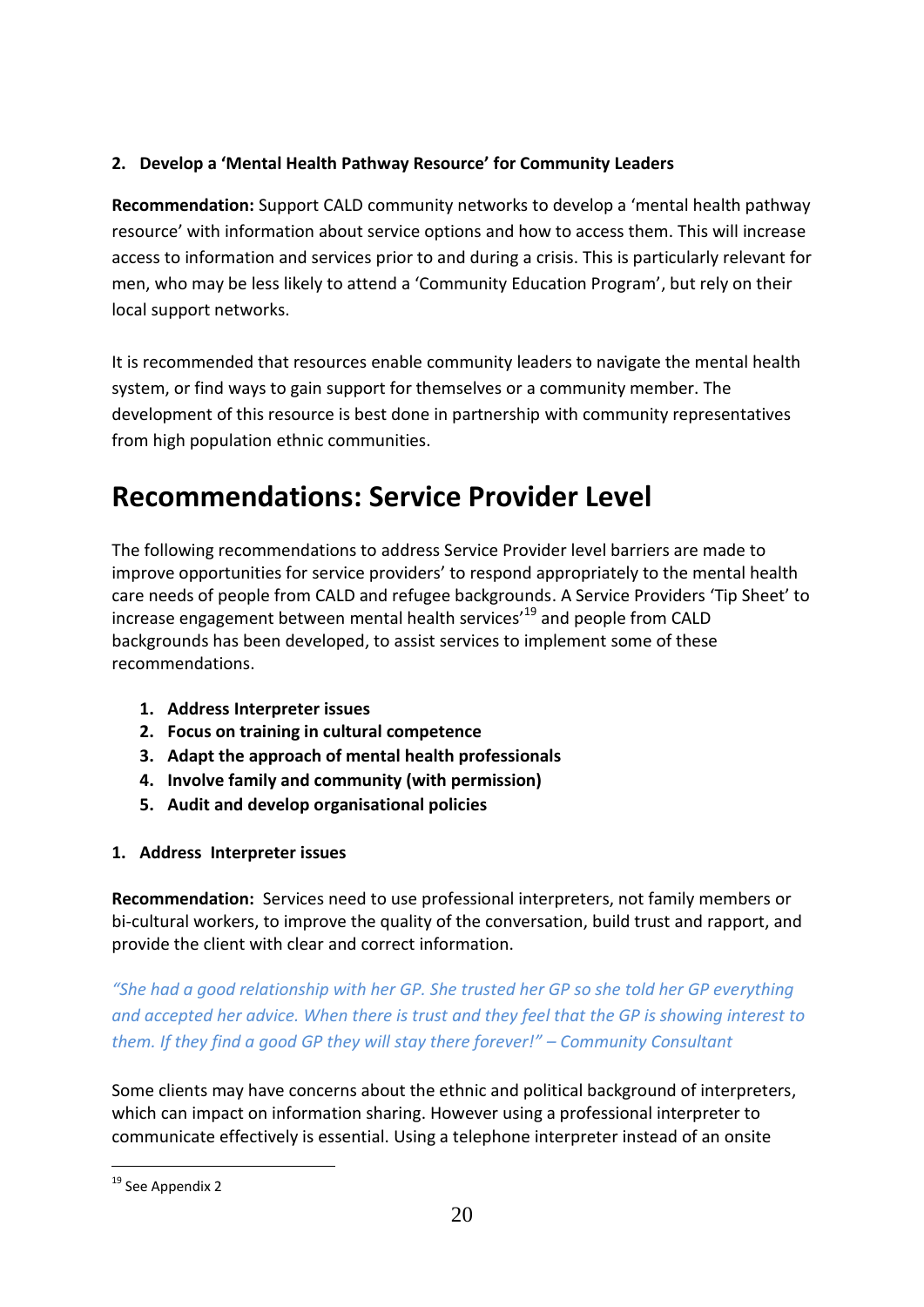interpreter is an option, if the client has concerns about confidentiality. Service providers can book an interpreter using the word "confidential", instead of a client name and should always consider if a particular gender is more appropriate.

In discussion about maternity services one organisation explained that it ensures *" that we have identified the correct language preference of the woman, with the right interpreter and that includes female only interpreters at all times."*

#### **2. Focus on training in cultural competence**

**Recommendation:** Focus on cultural competence training and accessing information about the refugee and migration experience, to increase service providers' confidence and competence and implement organisational policy development.

GMSBML needs a region wide cultural competency in health implementation plan <sup>20</sup>, to ensure cultural competency occurs at all levels of the service for all staff, through training in the use of accredited interpreter services, cultural awareness and knowledge about the refugee experience, and working with survivors of torture and trauma.

#### **3. Adapt the approach of mental health professionals**

*"Provide a culturally appropriate service by building a relationship of trust" "Being aware of the symbols of 'power' such as a uniform, stethoscope and desk and negating stigma around social issues."*

*"Go that extra step, which will make navigating the Australian health system that much easier for example assisting with booking scans and other appointments, choosing times that are good for women such as within school hours, introductions to each other and other services to ensure handover of information and service provision." – Service Provider*

**Recommendation:** Distribute the 'Tip Sheet: Tips to increase the cultural responsiveness of mental health services for people from CALD backgrounds in Queensland'<sup>21</sup> and 'Tip sheet 2: 'Tips for using interpreters with people from CALD backgrounds and mental health services in Queensland<sup>'22</sup> to service providers and make it available on the GMSBML

The 'Tip Sheet: Tips to increase the cultural responsiveness of mental health services for people from CALD backgrounds in Queensland' covers the following topics:

1. Use an interpreter

 $\overline{\phantom{a}}$ 

- 2. Create a welcoming and respectful environment
- 3. Watch your language!
- 4. Access translated information
- 5. Respect cultural beliefs
- 6. Issues to consider when involving family
- 7. Consider involving a community or spiritual leader
- 8. Train all staff (including reception staff) in cultural awareness, trauma and the impact of and Medical Research Council http://www.healthissuescentre.org.au/documents/items/items/2008/04/204593-04/204593-04/204593-04/204593-04/204593-04/204593-04/204593-04/204593-04/204593-04/204593-04/204593-04/204593-04/20459  $\vert$  migration
- $\vert$  9. Work with bi-cultural workers or cultural consultants
- $\vert$  10. Consider flexibility of your service
	- 11. Organisational policy
	- 12. Employ a diverse workforce
	- 13. Refer client to a group

*To read the full Tip Sheets, see Appendix 2& 3 of this report.*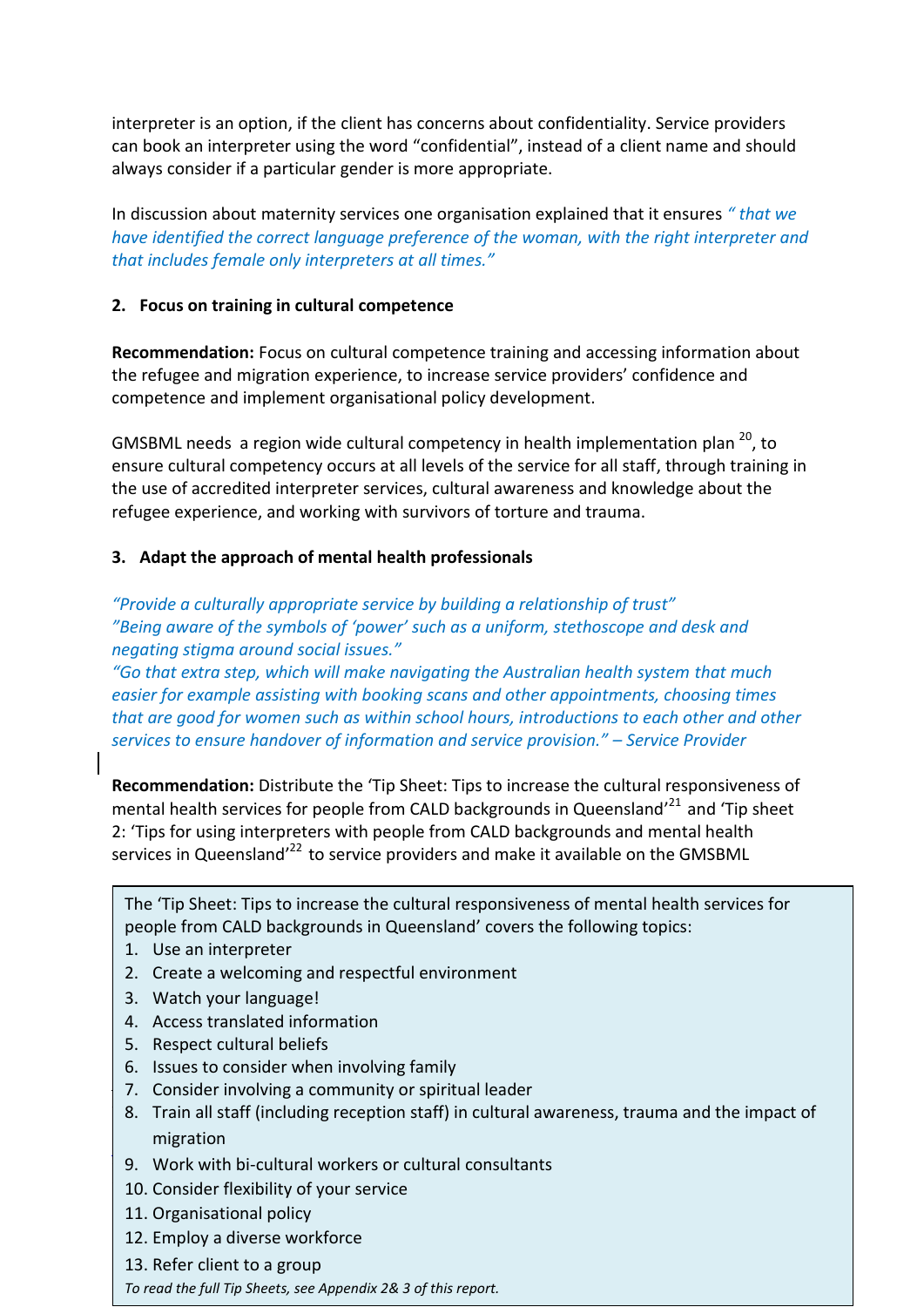website. The cultural responsiveness resource was developed through this project by collating advice from community representatives and services. It can be used in various training environments, including forums hosted by GMSBML.

**4. Involve family and community (with permission)**

**Recommendation:** Services need to be aware of the benefits of involving families and community support people in mental health appointments and care. Clinicians should offer to refer and link to family and ethnic communities, with permission from the client, at key times, including entry to the service, during treatment, and especially at discharge from hospital.

*"Clinicians should ask direct questions to client to gain permission on discharge to liaise with community leaders/support people regarding recommendations after discharge. This communication with the ethnic community from mental health system can ensure that they know when and how they can support the person, on release." – Community Consultant*

*"When they discharge a client from an inpatient unit they could include a PIR worker to ensure follow up happens (eg: make an appointments with GP and link with community) and ensure they can overcome the ongoing barriers to getting help." - Service Provider*

Intensive support at the right time is seen to prevent a client's mental health from deteriorating.

*"When the person is receiving treatment, and being discharged, bring in additional community support at that time so that the community can work to support the person, at the same time as they are getting treatment and getting better (to prevent them being admitted again)." – Community Consultant*

## **5. Audit and develop organisational policies**

 $\overline{a}$ 

**Recommendation:** Promote the use of *The Framework for Mental Health in Multicultural Australia: Towards culturally inclusive service delivery*<sup>23</sup> and the *[Organisational Cultural](https://mhima.websurvey.net.au/ocras/registration/)  [Responsiveness Assessment Scale \(OCRAS\)](https://mhima.websurvey.net.au/ocras/registration/)*, to guide organisations through the development of an individually tailored action plan, make organisation wide changes, and ultimately enhance their cultural responsiveness.

Service providers could also consider appointing a CALD portfolio holder in their organisation<sup>24</sup>. Such a role needs clear support from and reports to senior management, contributes to capacity building, is responsible for distributing relevant resources and training information on CALD issues, and monitors the cultural competence action plan.

<sup>&</sup>lt;sup>23</sup> The National Framework for Mental Health in Multicultural Australia: Towards culturally inclusive service delivery <http://framework.mhima.org.au/framework/index.htm>

<sup>&</sup>lt;sup>24</sup> Latrobe City CALD Communities' Access to Mental Health Service Mapping and Scoping Project -June 2014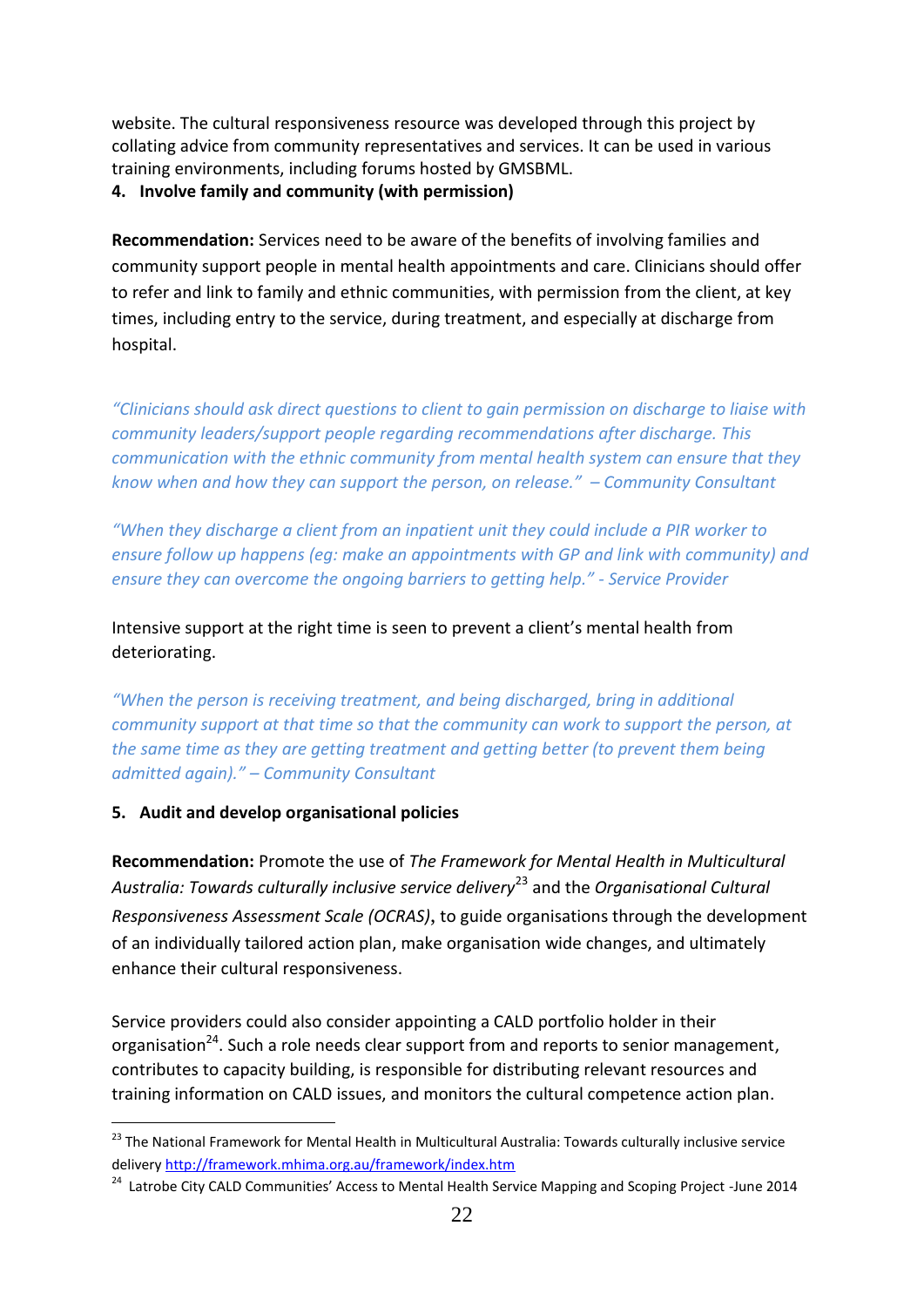# **Recommendations: Systems Level**

To address the identified gaps and barriers and improve access and quality of mental health care for people from CALD backgrounds in the GMSBML area, the following recommendations are made for systems interventions and change.

- **1. Develop mental health programs**
- **2. Service Integration**
- **3. Cultural Competence and Diverse Workforce**
- **4. Address Interpreters Issues**
- **5. Address Social and Economic Deprivation (with particular attention to Asylum Seekers)**

#### **1. Develop mental health programs**

-

**Recommendation:** Create more flexibility in the ways mental health programs, including ATAPS are delivered to the CALD community client group. This could include:

- additional sessions for CALD clients, required to build rapport & trust
- engagement of professional interpreters
- recognition & remuneration for bi-lingual workers as essential to ATAPS treatment team

**Recommendation:** Develop **PIR** roles and functions to provide a culturally appropriate service through "innovative solutions to ensure effective and timely access to the services and support required by patients with severe and persistent mental illness with complex needs"<sup>25</sup> such as people from CALD backgrounds.

The following overview of what General Practice needs from PIR may assist *GMSBML* to develop PIR roles, functions and services for enhanced integration and communications between PIR service providers and all the organisations involved in providing mental health care for people with severe and persistent mental illness.

*"We need CLEAR information about what the PIR program is, eligibility criteria and how to refer, up to date pathways, so that GPs are aware of programs available and when programs change. This helps build the GPs confidence in the system and confirms that it is working.*

<sup>&</sup>lt;sup>25</sup> http://gmsbml.org.au/programs-and-services/mental-health/partners-in-recovery/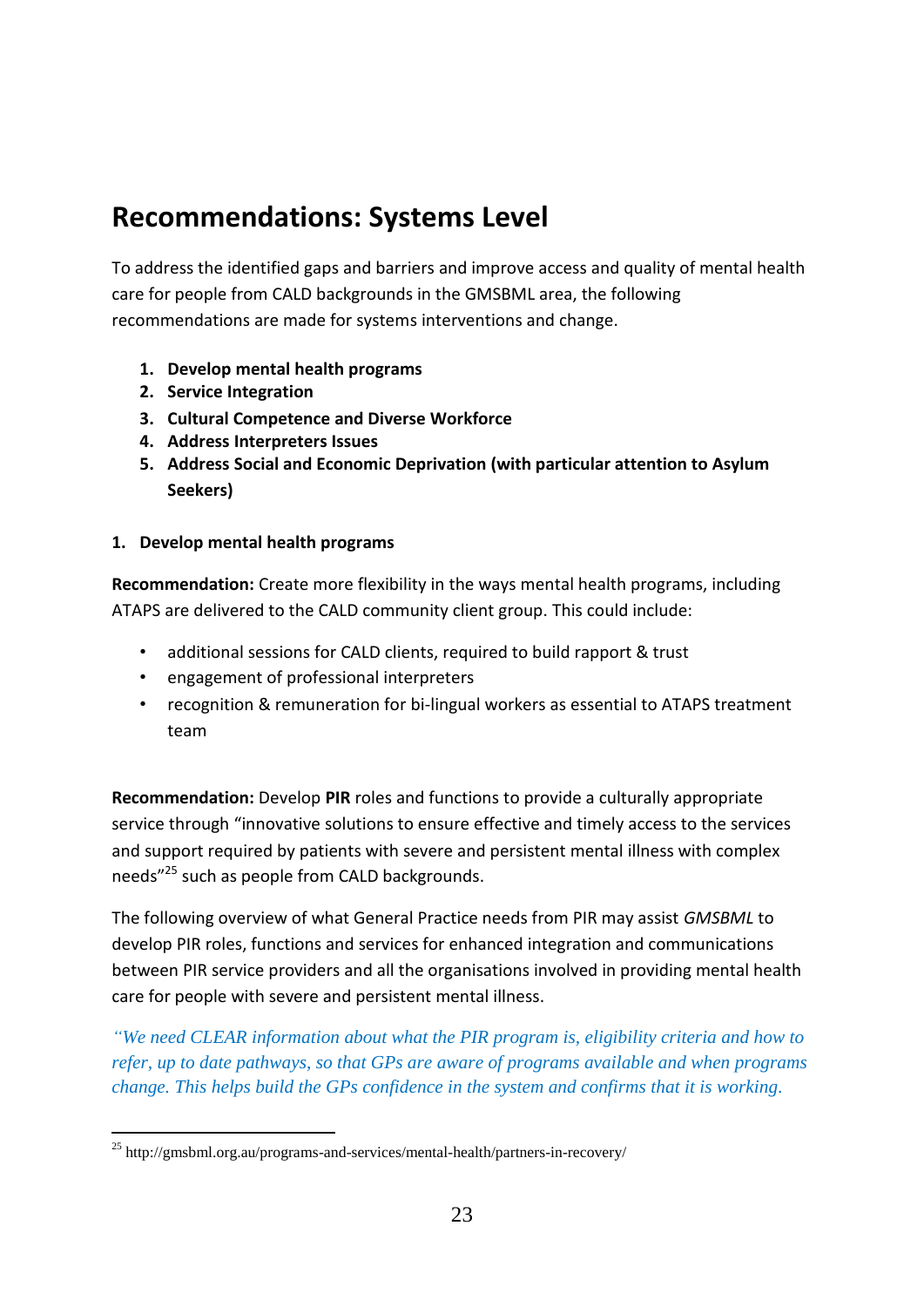*It should be a main role of the PIR worker to keep multiple workers informed of what is happening in the client"s life. As a GP I need someone who can ensure that my patient shows up to my consultation and shows up at the right time to a hospital appointment. For example if a client has a hospital appointment, a letter (through a PIR worker who is coordinating care) to know which health issue was dealt with, which hospital department they visited would be useful. CALD clients may not have the language skills or if they are dealing with mental health issues, not remember what happened and where, so it is very important for a worker to feed this information back so that the GP can continue to manage the patient.*

*Part of PIR worker role should be to feed information to all workers involved in patient the case …and follow up to communicate with client, hospital and practice.*

*PIR workers should not just link but have an educational role to let organisations know that they need to communicate with each other (GPs and services) and have ongoing role with coordination and facilitate patients/enabling them to get to appointments. PIR worker is an "enabler". " - GP*

**Recommendation:** Develop PIR to its full potential through flexibility, innovation and sustainability and use it as a 'pilot' for cultural competency and service integration strategies, which may be used as an exemplar for other programs and organisations in GMSBML.

- Consultation between GMSBML and PIR organisations and workers about strategies to provide services for people from CALD backgrounds with severe and persistent mental health problems.
- Develop & promote PIR as a best practice service partnership model for integrated mainstream & CALD/refugee specialised care
- Implement GMSBML PIR wide cultural competency approach *The Framework for Mental Health in Multicultural Australia: Towards culturally inclusive service delivery*<sup>26</sup> and the [Organisational Cultural Responsiveness Assessment Scale \(OCRAS\)](https://mhima.websurvey.net.au/ocras/registration/)
- Develop and formalise policies and procedures around best use of the services of specialised CALD organisations which are also PIR service providers
- Use and monitor the effectiveness for PIR of a *b*i-cultural workers model such as that used by Harmony Place
- Develop effective links with CALD & refugee communities for improved awareness and de-stigmatisation
- Use innovative workforce developments such as staff exchanges and student placements to enhance sustainability of cultural competence and service integration
- consult with GMSBML service providers (GPs, Qld Health etc.) to identify transition points in the mental health system where clients are 'getting lost' (eg: on release and

-

<sup>&</sup>lt;sup>26</sup> The National Framework for Mental Health in Multicultural Australia: Towards culturally inclusive service delivery <http://framework.mhima.org.au/framework/index.htm>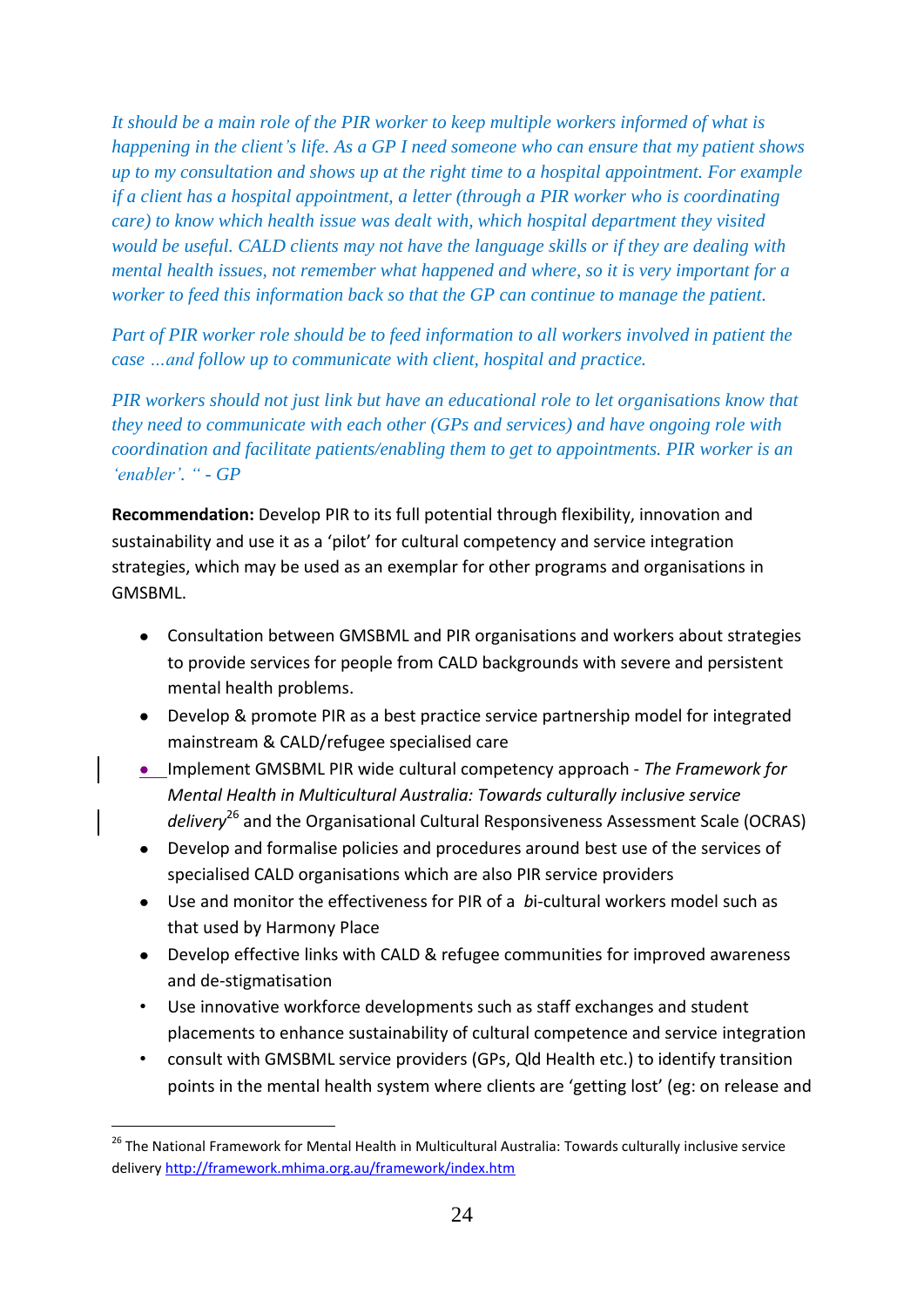follow up after hospitalisation) and formalise protocols for PIR to fill the gaps and streamline communications between clients and service providers

## **2. Service Integration**

-

Recommendations for PIR led service integration initiatives are interrelated with program development and as such have been included in the above section: *Development of mental health programs* 

**Recommendation -** Address confusion between mainstream mental health providers and 'specialised' CALD/refugee providers about organisational roles & limitations, through established partnership committees and forums with the support of GMSBML.

**Recommendation** – Address waiting lists for mental health specialists and counselling at some CALD and refugee specialised agencies, by working with primary health care in a partnership that manages the needs of people at risk of developing or have chronic and persistent mental illness.

This could include ensuring adequate communication flows back to referring GPs and GPs are engaging on an ongoing basis including being kept informed about the progress of the referral (assessment, referral out and discharge summary). This will also facilitate escalation of referral to clinical specialist if indicated.

# **3. Cultural Competence and Diverse Workforce**

The literature and local service providers suggest that the strategic positioning of Bicultural Health Workers (also known as multi ethnic teams and Cultural Support Workers), with an awareness of ethnicity, in the system can improve the cultural capacity of workforces and promote education and cross cultural understanding within and between organisations. However, with trauma recovery it is important to note the inappropriateness of using bicultural workers in some situations where clients prefer to build trust through with a worker NOT from their own background.

Bilingual case managers are small in number, but make a unique contribution to culturally responsive mental health service delivery.<sup>27</sup>The Office of Public Service Commissioner has produced a Guide to attracting and hiring a diverse workforce<sup>28</sup>.

**Recommendations:** Implement cultural responsiveness framework regionally and acknowledge and formalise the role of *Bicultural Support Worker.*

<sup>27</sup> *Key findings from the Project Cultural Responsiveness in Specialist Mental Health Services: Service Development as a Component of a Capacity Building Project. (2011) Victorian Transcultural Psychiatry Unit* <sup>28</sup> [www.opsc.qld.gov.au/publications](http://www.qld.gov.au/web/community-engagement/guides-factsheets/cald-communities/introduction/www.opsc.qld.gov.au/publications)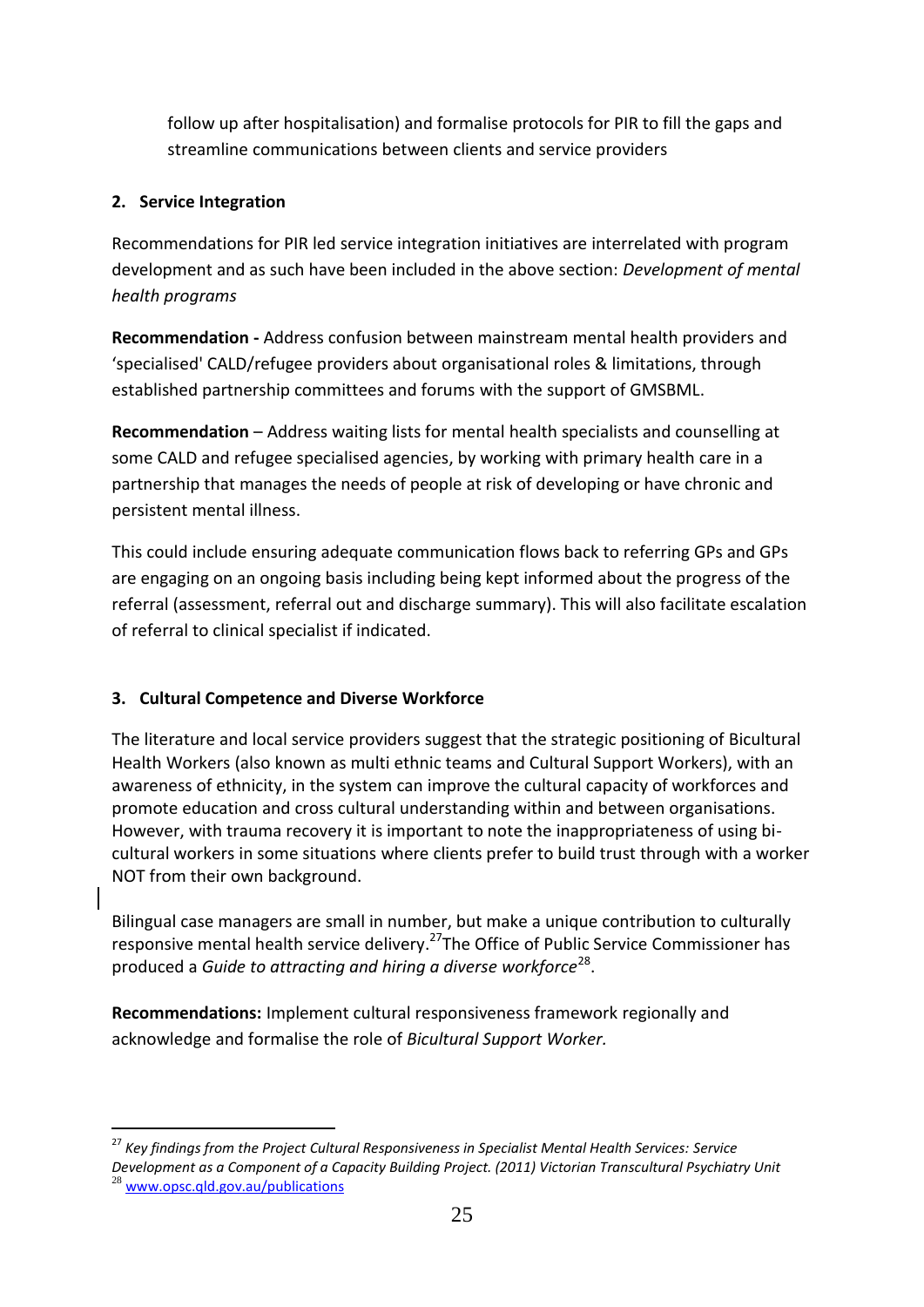The following outcomes focussed recommendations could be implemented locally in the short term:

- GMBSML-wide implementation of *The Framework for Mental Health in Multicultural Australia: Towards culturally inclusive service delivery (*MHiMA) and the [Organisational Cultural Responsiveness Assessment Scale \(OCRAS\)](https://mhima.websurvey.net.au/ocras/registration/) using PIR as a 'pilot'. For such an initiative to evolve effectively at a regional level 'buy-in' will be required from all government and community mental health and CALD related services in the GMSBML area.
- *"Employment of a CALD specific social worker through GMSBML to assist in primary health care settings" – Service Provider*
- Document effectiveness of Bi-Cultural Worker models in GMSBML (eg: abovementioned PIR proposal) as basis for wider implementation
- *"Promote a multi-cultural model – build trust through people from many different cultural backgrounds….. It is not always appropriate to use bi-cultural workers." – Service Provider*
- Investigate availability of formal training and qualifications for Bi-Cultural/Multicultural Health Workers and determine whether promotion of qualification will benefit achieving status for Bi-Cultural Workers under Medicare

The following recommendations cannot be implemented locally, without government action:

Alter status for Bi-Cultural under Medicare to be the same as Indigenous Mental Health Providers (acknowledging that not all clients will wish to include a Bi-Cultural Worker in their care) *- We strongly advocate for the role of bilingual worker to be given the same status under Medicare as indigenous mental health providers.– ATAPS Provider*

• broaden definition of "family" and role of extended family and community for people from CALD and refugee backgrounds, in government policies and legislation (eg: Queensland Mental Health Act 2000)

#### **4. Address Interpreter issues**

The following systems level recommendations are made to address interpreter related barriers in GMSBML.

Clarify policies and procedures for use of Interpreters within Queensland Health, ATAPS and Partners in Recovery programs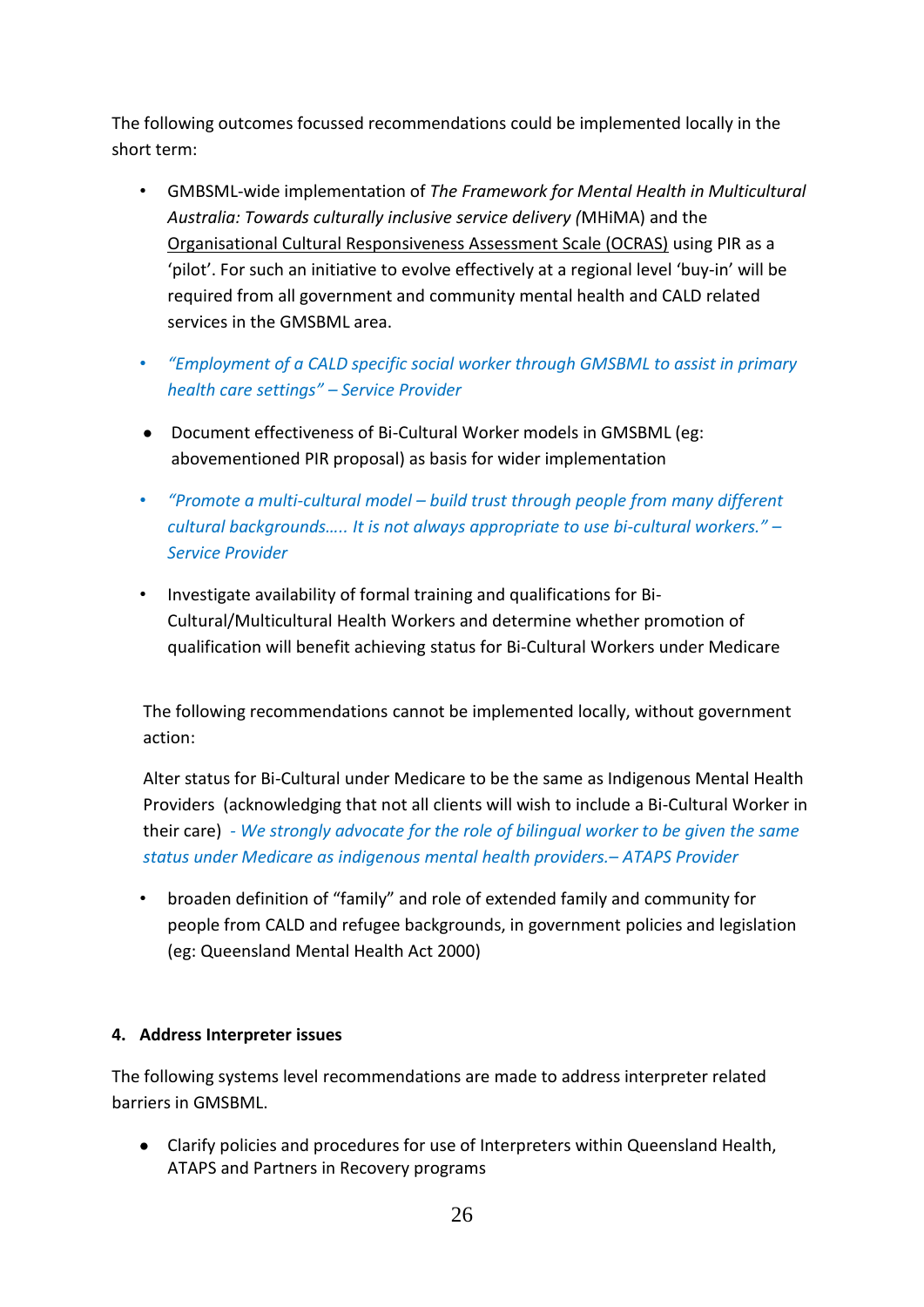- Provide user friendly and easily accessible information and links about using interpreters on the GMSBML website
- Provide comprehensive and sustainable *"training for health professionals to know how to work with professional interpreters,* in association with implementation of the recommended GMSBML-wide organisational cultural responsiveness framework

Some systems level interpreter issues are funding and technology related, and beyond the capacity of the GMSBML region to directly address.

**Recommendations:** The following recommendations require government action and are documented to demonstrate project participants' strong advocacy for their implementation.

- Free national TIS interpreting services for allied health providers in primary health care
- payments to service providers for additional time required to engage and work with Interpreters (payment linked to actual interpreter use to incentivise the use of professional interpreters rather than others)
- allow practitioners to re-engage the same Interpreter when dealing with mental health issues, for continuity – *enable practitioners to book a specific interpreter through TIS (without signing an indemnity form, for appointments that build trust with patient - GP*
- *"Provide training for interpreters in mental health" – Service Provider*
- Investigate TIS voice recognition system that *"doesn't recognise English with an accent"*

## **5. Mental Health Assessment Tools and Data Documentation (Minimum CALD dataset)**

**Recommendation:** Fund partnerships to research the use of appropriate non-language based mental health assessment methods for CALD communities such as the current research partnership undertaken at Milpera State High School. (See text box below).

- *"We need experts to advise on which mental health assessment tools are best" (GP)*
- *"We need the development of a culturally responsive assessment tool to replace CANSAS" (PIR)*

A 3 year research partnership between Queensland University of Technology (QUT), the Australian Catholic University and Milpera State High School is, in addition to other research projects, investigating the use of a non-language based assessment test, the CTONI-2 with students from refugee backgrounds. The project aims to validate that the non-language based test is a reliable measure to assess student well-being, which impacts on the learning process, and considers a range of protective factors and stressors such as trauma and acculturation, so that students can then receive the proper assistance required to address some of these barriers to learning.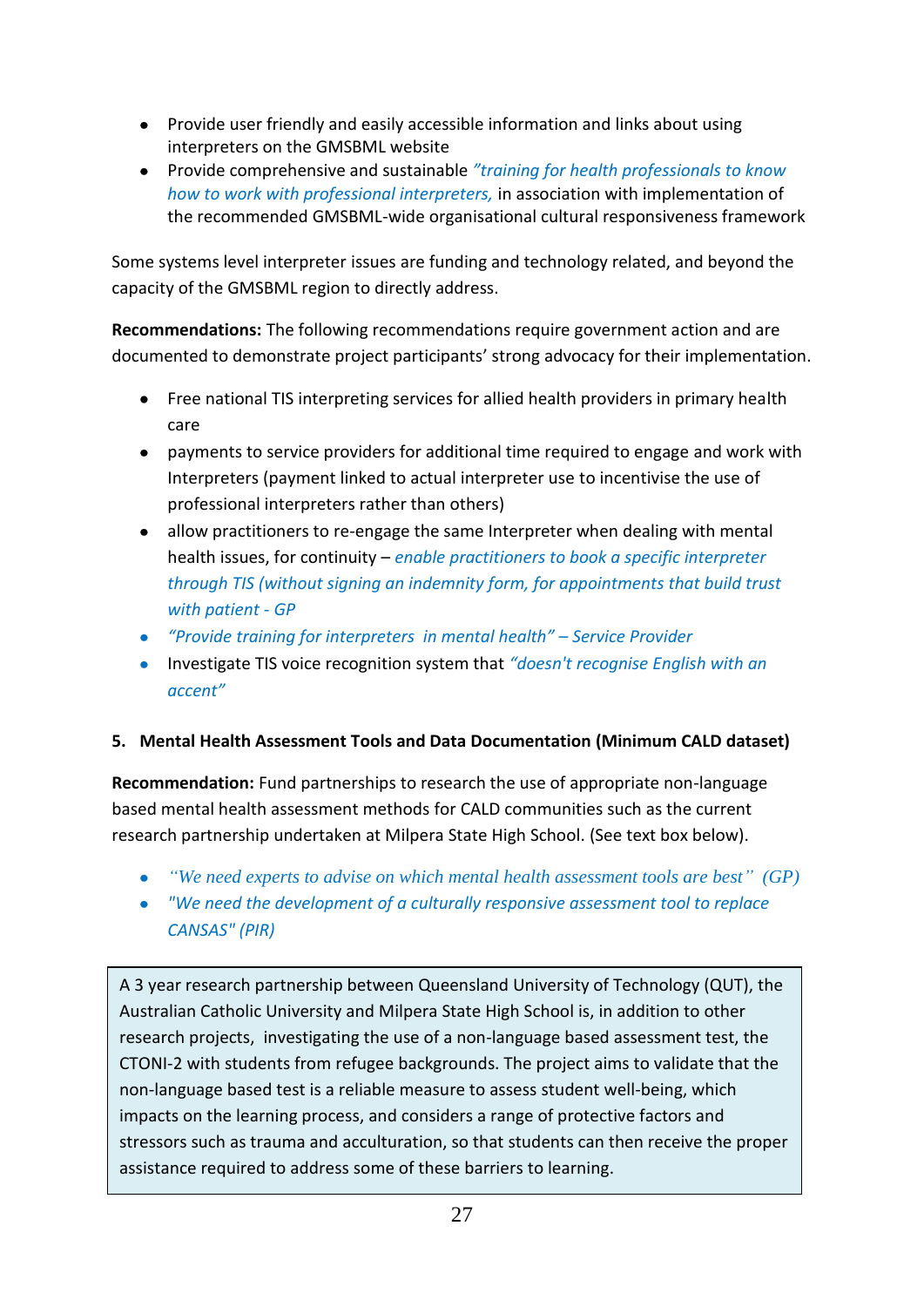**Recommendation:** Ensure that CALD relevant data is collected and used to inform and develop the evidence base, and thus improve the effectiveness of mental health services for people from CALD backgrounds.

Ethnicity data and 'date of arrival' need to be collected in documentation for people from CALD backgrounds as the exclusion of key CALD variables, such as ethnic details, in government funded data collections is counterproductive.  $^{29}$  The capturing of 'Country of birth' rather than ethnicity data *"is not indicative of people's experience and disguises differences" - Service Provider*

#### **6. Social and Economic Deprivation**

**Recommendation:** Reduce people 'getting lost in the system' and experiencing isolation by providing information about low and no cost mental health care in GMSBML for people from CALD and refugee backgrounds.

**Recommendation:** Provide more options for outreach and home visits, to address barriers such as transport costs and child care issues, which can result in missed appointments.

# **Part 4: Conclusion**

-

Qualitative findings suggest that there are substantial gaps in culturally responsive mental health care for people from CALD and refugee backgrounds, at risk of or experiencing severe and persistent mental health conditions, in the GMSBML area. The project has consulted widely with clients and carers and drawn on the experiences of CALD/refugee and mental health service providers to map the local barriers which contribute to these gaps, and identify ways of closing gaps and improving the system.

Barriers have been categorised and expressed at different levels of perception and / or impact: 'Client', 'Provider' and 'Systems'. The process of barrier mapping has found significant flow-on between some barriers identified at the different levels. For instance a 'Client' 'shut out' by feeling that her cultural perceptions of mental illness have been ignored, may present as 'a missed appointment' for a service provider and again as a 'need for organisational level cultural competence training' at the Systems level. The barriers and problems of the client, service provider and the system impact on each other.

In order to achieve the project aim to enable systemic change in the GMSBML area, an outcomes focus has been adopted. Most recommendations emanating from the project will be actionable within the GMSBML area within a time frame of months rather than years. In response to consultation about identified barriers and suggestions for overcoming them,

 $^{29}$  Minas et al. (2013) Mental Health Research and Evaluation in Multicultural Australia: developing a culture of inclusion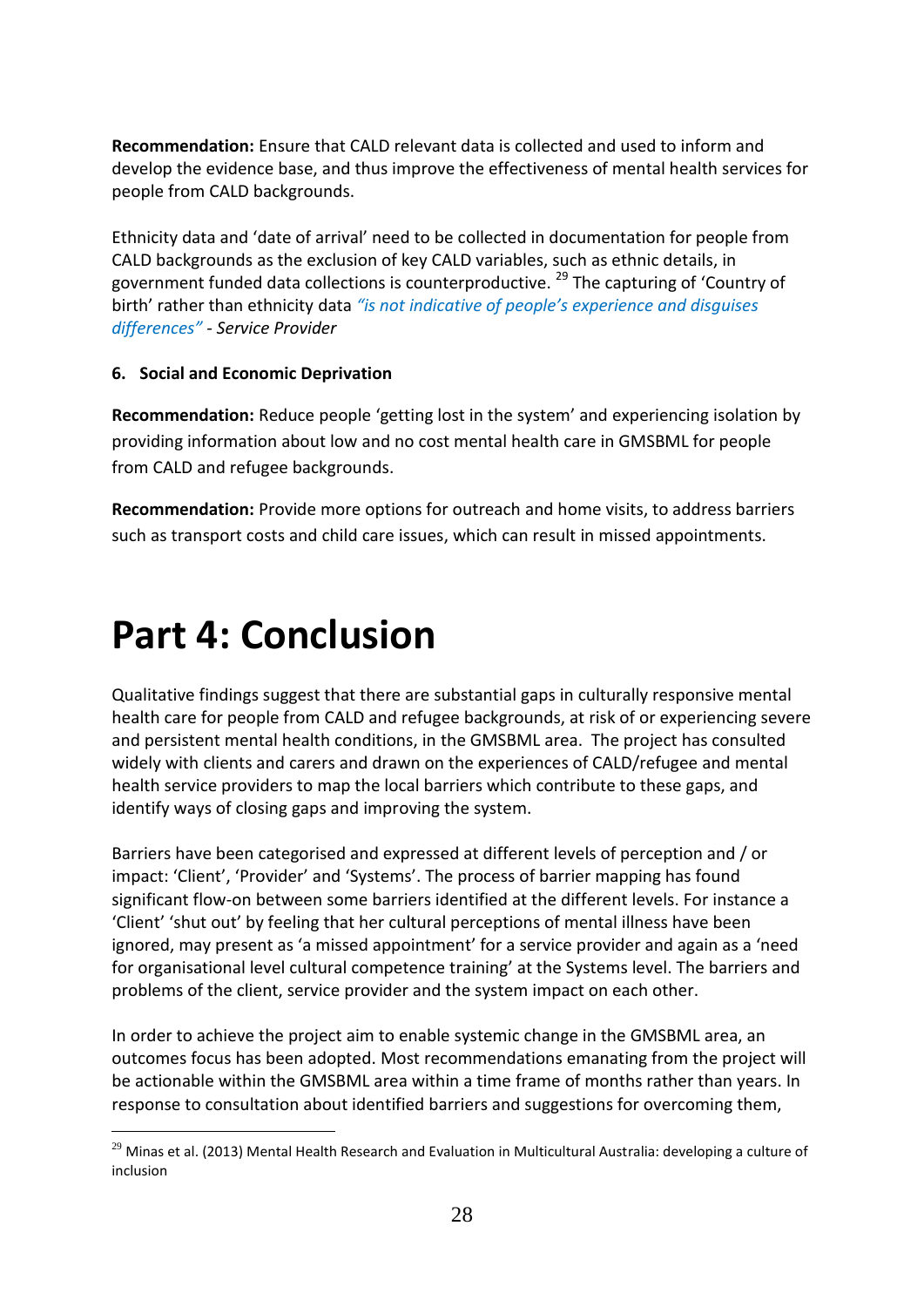specific 'hands-on' recommendations have been made, and user-friendly guidelines and protocols developed to enhance appropriate mental health support and care for people from CALD and refugee backgrounds.

Key strategies to address 'lack of fit' between the local mental health system and people from CALD backgrounds with severe and persistent mental health conditions are recommended for implementation.

The following strategies for change and improvement have been selected from the comprehensive list of *Recommendations* contributed to by project participants because opportunities currently exist for their immediate implementation within the context of existing mental health referral pathways, partnerships and resources within the GMSBML area. They focus on building system capacity while giving voice to the consumer via stronger consumer engagement.

The strategies include:

-

- Acknowledge benefits of engaging people from refugee backgrounds ie: Community  $\bullet$ Consultants in design and delivery of mental health services through ongoing involvement in CALD community facilitated education and partnerships, to build mental health literacy, reduce stigma and dispel myths
- Support CALD community networks to develop a 'mental health pathway resource' with information about service options and how to access them, based on the recently developed 'Refugee Mental Health Pathways tool for GPs and Health Professionals'<sup>30</sup>
- Distribute or make available Tip Sheets for Service Providers (see Appendices 2 and 3) to assist services engaging clients from CALD backgrounds
- Clarify policies and procedures for use of Interpreters within Queensland Health, ATAPS and Partners in Recovery programs
- Create more flexibility in the ways mental health programs, including ATAPS are delivered to the CALD community client group including additional sessions for CALD clients and the importance of engaging of professional interpreters
- Develop & promote PIR as a best practice service partnership model for integrated mainstream & CALD/refugee specialised care
- Implement GMSBML PIR wide cultural competency approach, adopting *The*   $\bullet$ *Framework for Mental Health in Multicultural Australia: Towards culturally inclusive service delivery*<sup>31</sup> and the [Organisational Cultural Responsiveness Assessment Scale](https://mhima.websurvey.net.au/ocras/registration/)  [\(OCRAS\)](https://mhima.websurvey.net.au/ocras/registration/)
- Use and monitor the effectiveness for PIR of a *b*i-cultural workers model (in some cases) such as that used by Harmony Place

<sup>31</sup> The National Framework for Mental Health in Multicultural Australia: Towards culturally inclusive service deliver[y http://framework.mhima.org.au/framework/index.htm](http://framework.mhima.org.au/framework/index.htm)

 $30$  This tool was developed by the Greater Brisbane Refugee Health Service Providers Working Group (Mental Health Subgroup) and is available at <http://gmsbml.org.au/programs-and-services/refugee-health/>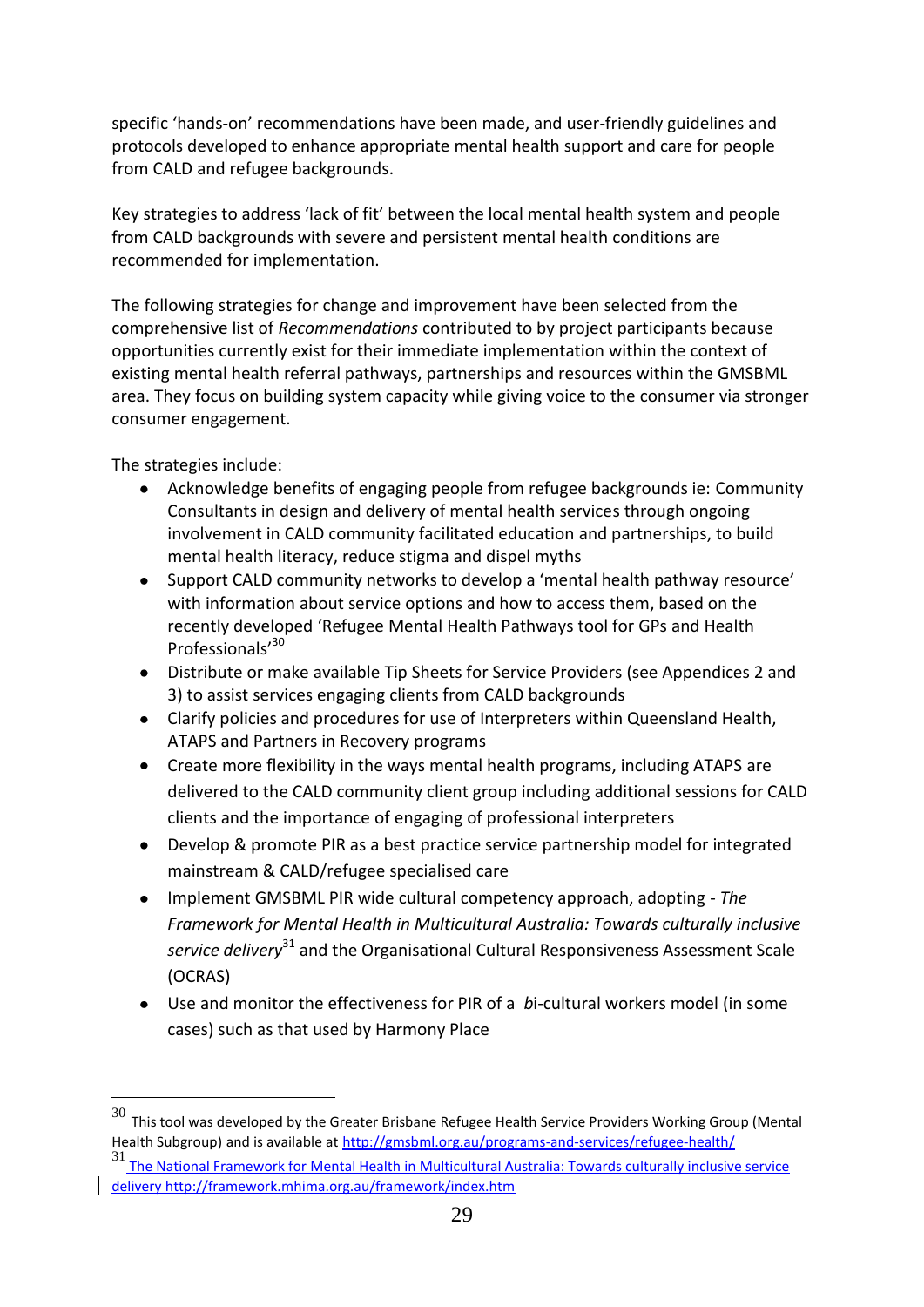Address confusion between mainstream mental health providers and 'specialised' CALD/refugee providers about organisational roles & limitations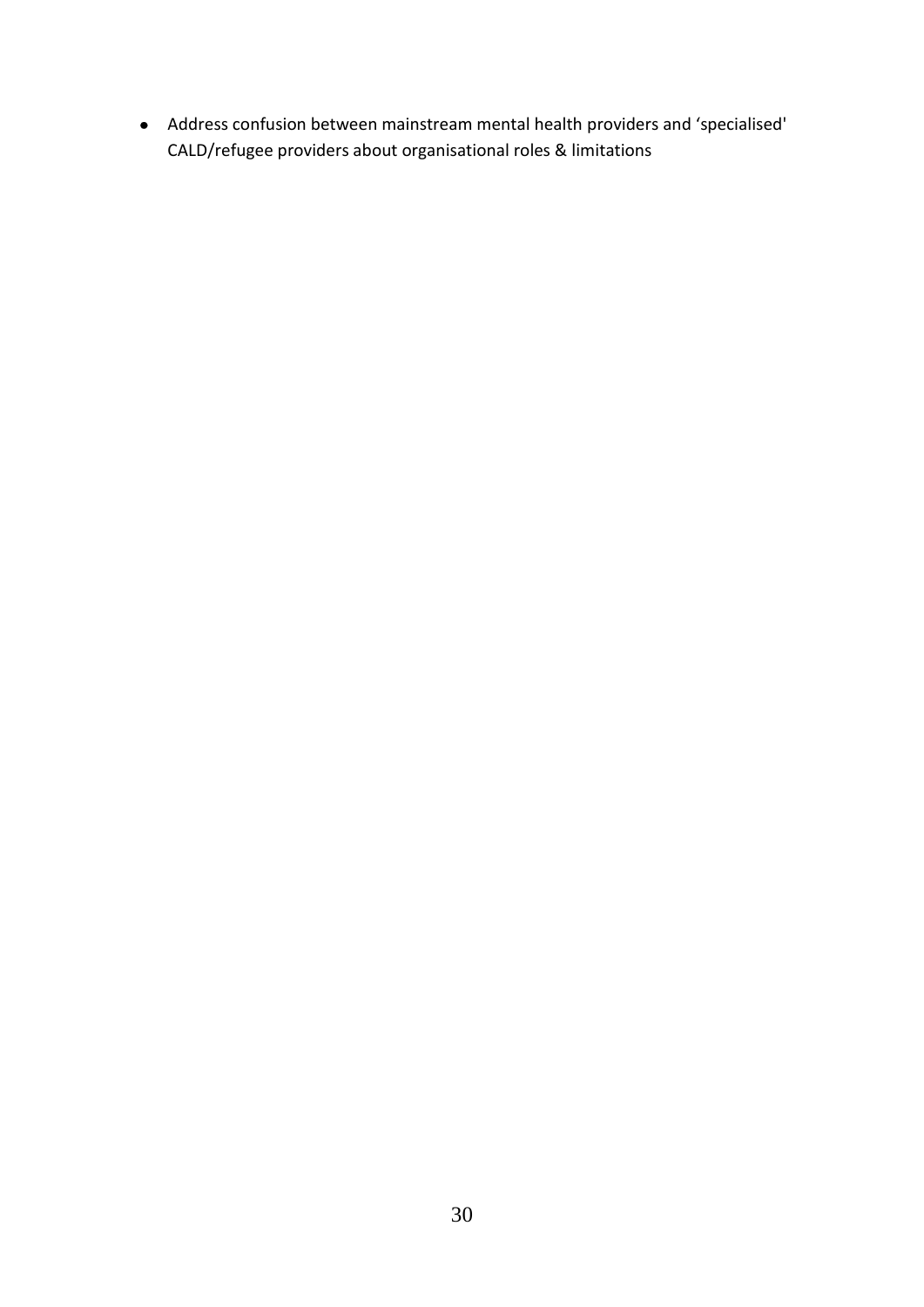# **Appendices**

- 1. Project Consultation List
- 2. Tip Sheet 1: 'Tips to increase the cultural responsiveness of mental health services for people from CALD backgrounds in Queensland'.
- 3. Tip Sheet 2: 'Tips for using interpreters with people from CALD backgrounds and mental health services in Queensland'.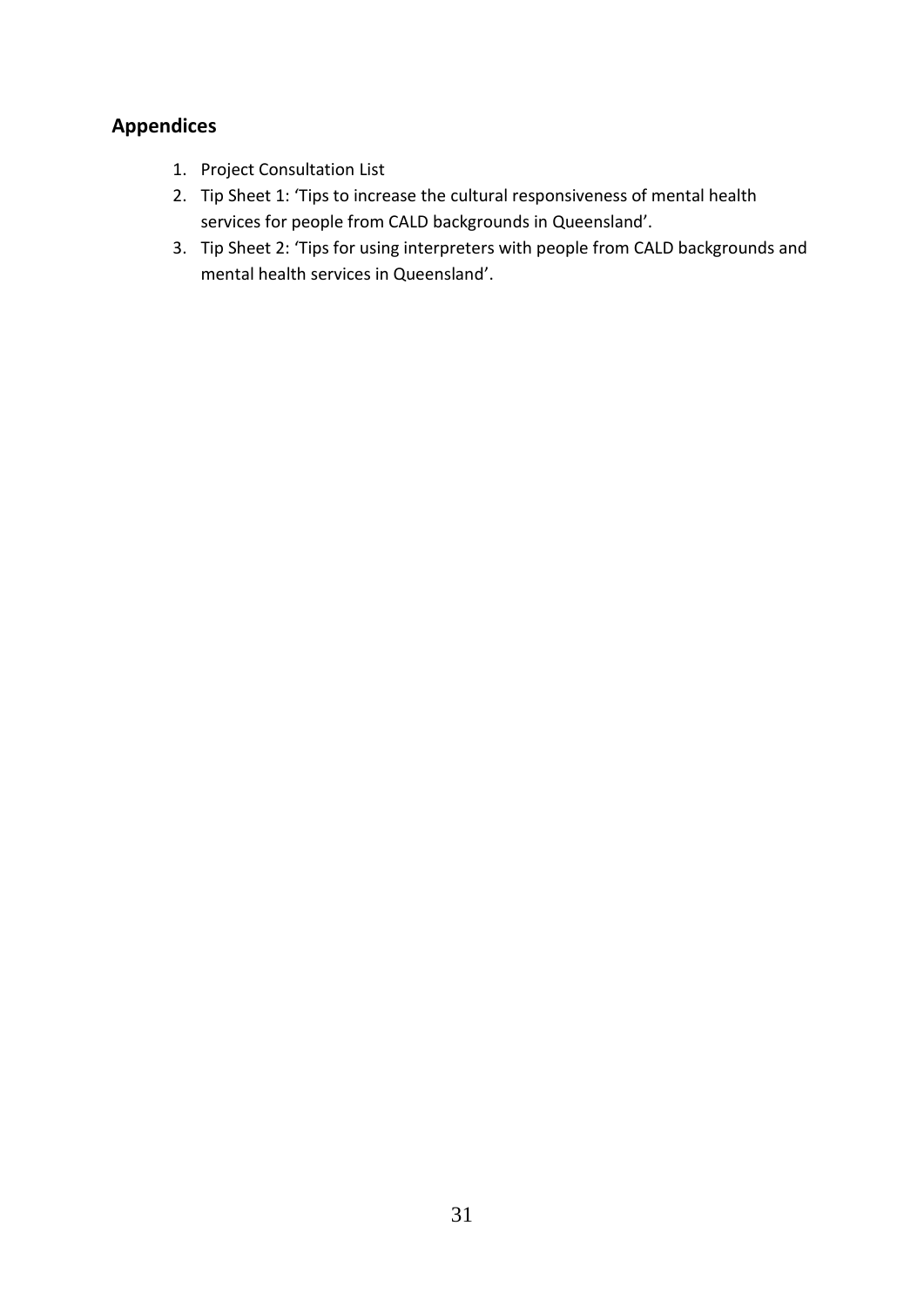# **Appendix 1: Project Consultation List**

### **Project Partners:**

- Harmony Place
- Mater UQ Centre for Primary Health Care Innovation
- Queensland Transcultural Mental Health Centre (QTMHC)
- Queensland Program of Assistance to Survivors of Torture and Trauma (QPASTT)

#### **Project Advisory Groups:**

- Greater Brisbane Refugee Health Advisory Group Health Development Workers
- The Greater Brisbane Refugee Health Partnership Advisory Group Mental Health Subgroup including:
- o Australian Red Cross
- o International Health & Medical Services (IHMS)
- o Mater Mothers Refugee Maternity Service
- o Mater Refugee Health Clinic
- o Mater Child and Youth Mental Health Service
- o Multicultural Development Association (MDA)
- o Queensland Health
- o West Moreton Oxley Medicare Local
- o World Wellness Group

#### **General Practice**

**Consumers:** via various organisations

#### **Greater Metropolitan South Brisbane Medicare Local (GMSBML)**

- ATAPS Service Providers
- Partners in Recovery (PIR) Partner organisations:
- o Access Community Services Ltd
- o Aftercare
- o Benevolent Care
- o Career Keys
- o FSG
- o Gallang Place
- o Institute for Urban Indigenous Health
- o Micah Projects Inc
- o Neami National
- o Richmond Fellowship Queensland
- o Stepping Stone Clubhouse
- o The Brook Red Centre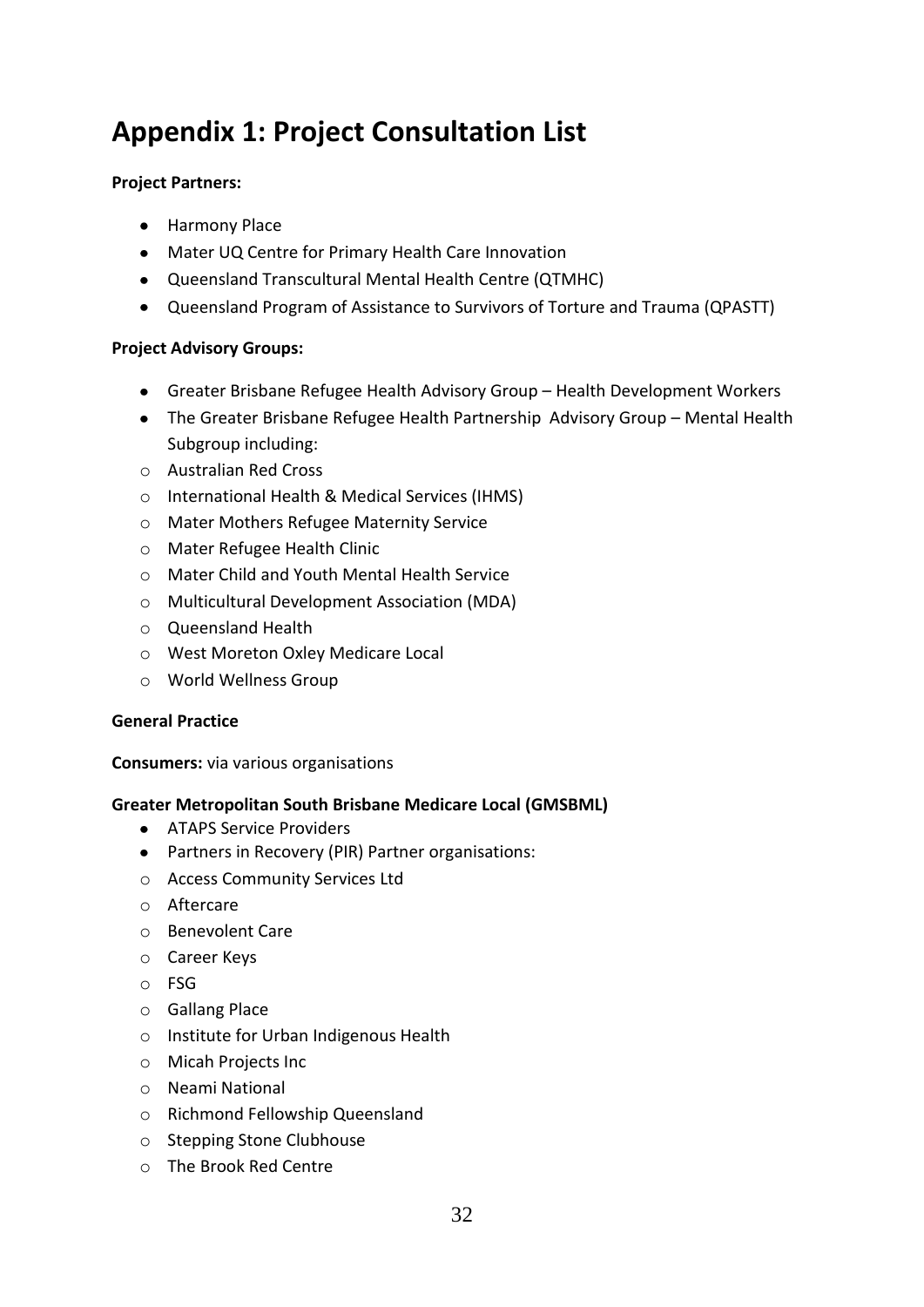# **Tip Sheet 1: Tips to increase the cultural responsiveness of mental health services for people from CALD backgrounds in Queensland**

# 1. **Use an Interpreter**

See Tip Sheet 2: Tips for using interpreters with people from CALD backgrounds and mental health services in Queensland.

## 2. **Watch your language!**

Medical language and talk of systems and referrals are hard to understand when you are "outside the system". Use simple language.

Use positive language and take time to connect with clients and carers. Use words like 'recovery' and 'wellbeing' (rather than 'Mental Health', 'mental' and 'illness') on buildings, doors and printed flyers. Talk about receiving help in the form of 'coping with difficulties' and 'managing stress'. Be aware of diverse cultural perspectives about recovery.

See MHiMA concept sheet: 'Recovery and Cultural Diversity' [http://framework.mhima.org.au/framework/supporting-tools-and-resources/key](http://framework.mhima.org.au/framework/supporting-tools-and-resources/key-concepts/recovery-and-cultural-diversity)[concepts/recovery-and-cultural-diversity](http://framework.mhima.org.au/framework/supporting-tools-and-resources/key-concepts/recovery-and-cultural-diversity)

## 3. **Access translated information**

CALD consumers have lower levels of health literacy and it is important to ensure that they receive health information in their preferred language. [Mental Health in](http://www.mhima.org.au/resources-and-information/Translated-information/translated-mental-health-information-resources)  [Multicultural Australia](http://www.mhima.org.au/resources-and-information/Translated-information/translated-mental-health-information-resources)<sup>32</sup> offer free translated resources for use by health practitioners working with individuals and families from culturally and linguistically diverse backgrounds.

## 4. **Respect cultural beliefs**

People have different perceptions and cultural understandings of the causes and treatments of mental illness and their expectations of health care. This can affect their acceptance of treatments. Communicate respectfully and listen to cultural and spiritual beliefs about causes and treatments. Incorporate these beliefs into the treatment – do not dismiss them.

32 [http://www.mhima.org.au/resources-and-information/Translated-information/translated-mental](http://www.mhima.org.au/resources-and-information/Translated-information/translated-mental-health-information-resources)[health-information-resources](http://www.mhima.org.au/resources-and-information/Translated-information/translated-mental-health-information-resources)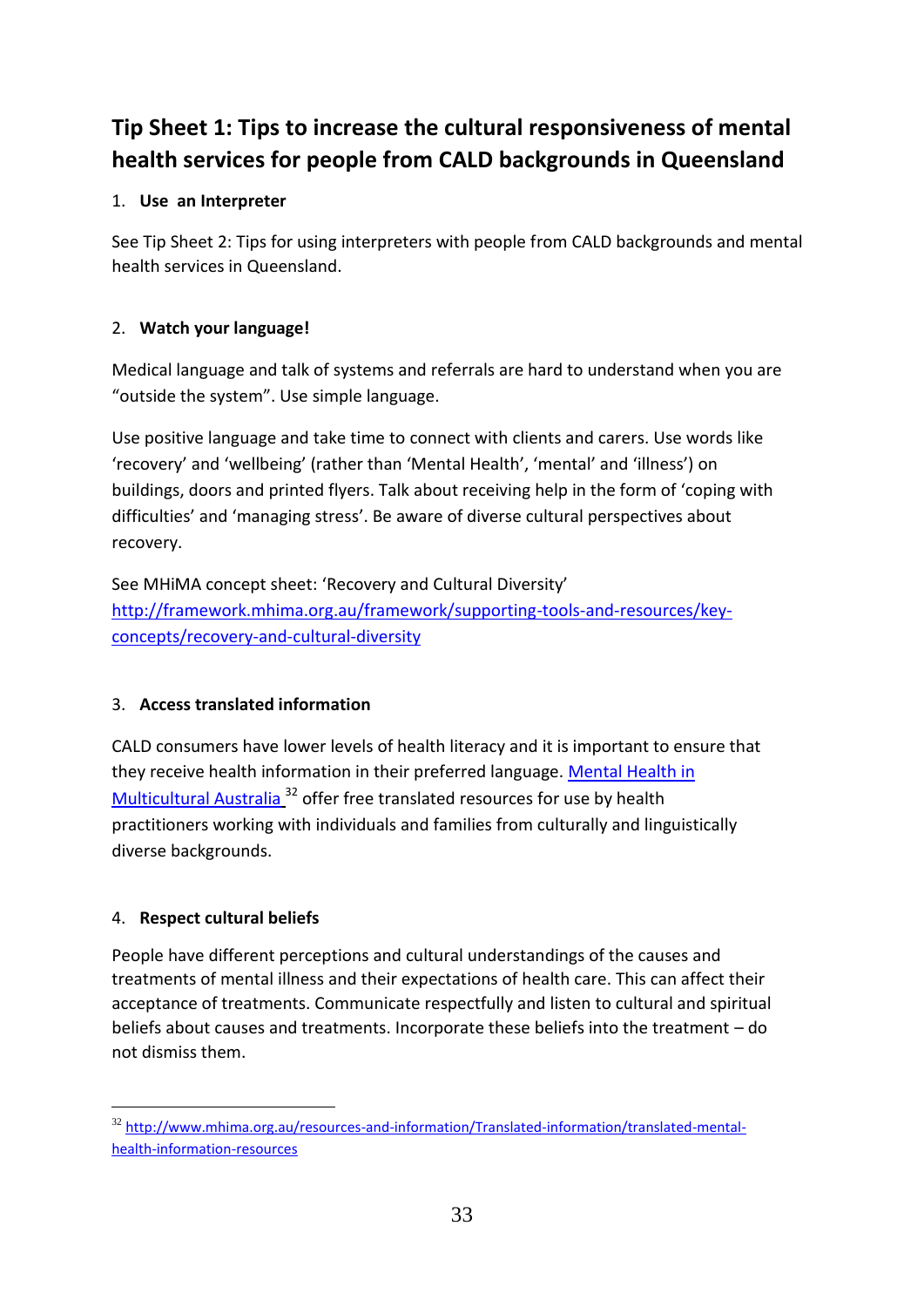When working with CALD consumers with significant cultural barriers consider contacting the Queensland Transcultural Mental Health Centre<sup>33</sup> who provide state-wide consultation services via a pool of over 150 bilingual mental health workers and cultural consultants covering over 100 different languages to advise on managing cultural issues in mental health.

## 5. **Issues to consider when involving family**

Check if the client would like you to contact a family member that they trust to act as a support person. This will help you to build trust with the client and reduce isolation. Remember, some cultures are more collectivist than Western society and the notion of 'family 'is quite broad. Many clients may want to keep their issues private, due to shame and stigma, but it is worth asking the question. It is often critical to engage the family in the care of the consumer and many CALD families will benefit from psycho-education. In some family structures it is essential to engage the head of the household in order to work effectively with the family.

## 6. **Consider involving a community or spiritual leader**

Don't assume that people will want to be connected with their ethnic community, especially if they are experiencing a mental illness, due to heightened stigma and shame. Past experiences of torture and trauma can also affect trust.

However, do ask who the key people in the client's life are and who they want involved. This may be include a religious leader, an informal or elected community leader. This can be very beneficial for ongoing support, reducing isolation and recovery. Make this offer at different points of the treatment, as the client may initially refuse, but when the client has been receiving treatment, they may be more open to receiving support. Multicultural support agencies are often a good point of contact to connect with community leaders and elders.

# 7. **Train all staff (including reception staff) in cultural awareness, trauma and the impact of migration.**

Cultural responsiveness education and training in mental health, focusing on working with people from CALD backgrounds increases skills and confidence for all staff at your organisation. Organisations offering training in Queensland are:

 $\bullet$ Qld Transcultural Mental Health Centre (QTMHC) –practical applications for the mental health workforce focusing on enhanced clinical outcomes for CALD

<sup>-</sup><sup>33</sup> [www.health.qld.gov.au/metrosouthmentalhealth/qtmhc/](http://www.health.qld.gov.au/metrosouthmentalhealth/qtmhc/)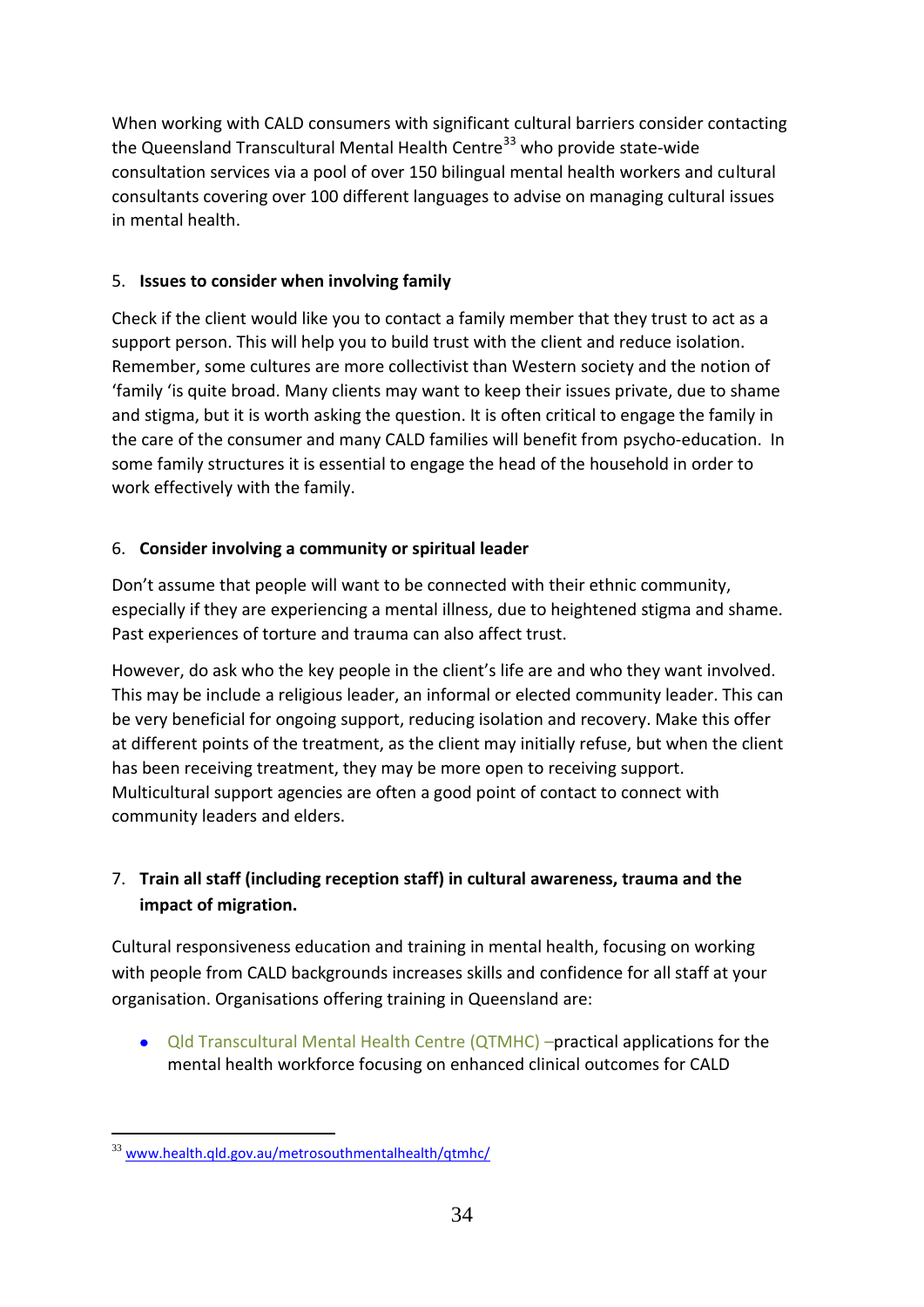consumers via cultural responsive practice. Contact: (07) 3167 8333 or [andres\\_otero-forero@health.qld.gov.au](mailto:andres_otero-forero@health.qld.gov.au)

- Qld Program of Assistance to Survivors of Torture and Trauma (QPASTT) Offer a variety of workshops throughout the year, including introduction to the refugee and settlement experience and understanding the impact of trauma. They also offer a [PD by Request](http://qpastt.org.au/tbcwp1/training/request-professional-development/) Program to organisations or groups on a needs basis. Contact: Fernanda Torresi on (07) 3120 1525 or [qpastt\\_training@qpastt.org.au](mailto:qpastt_training@qpastt.org.au)
- Multicultural Development Association (MDA) Offer training about 'Working with Refugees' Contact: (07) 3337 5400 or [mailbox@mdaltd.org.au](mailto:mailbox@mdaltd.org.au)
- World Wellness group (WWG) Offer training and workshops on a wide range of multicultural health and mental health topics. Contact: [admin@worldwellnessgroup.org.au](mailto:admin@worldwellnessgroup.org.au) or refer to [www.worldwellnessgroup.org.au](http://www.worldwellnessgroup.org.au/)
- Queensland Health Multicultural Mental Health Coordinator Program Offer training to enhance the capacity of mental health services to respond to the mental health needs of people from culturally and linguistically diverse (CALD) backgrounds. Contact: [qtmhc@health.qld.gov.au](mailto:qtmhc@health.qld.gov.au) or (07) 3167 8333

## 8. **Work with bi-cultural workers or Cultural Consultants**

Bi-cultural workers are an essential component of a culturally responsive service as they not only help to build trust to engage successfully with CALD consumers but also can inform on the cultural specific elements relating to a cultural assessment. Contact the Queensland Transcultural Mental Health Centre (07) 3167 8333 or email: [tccs@health.qld.gov.au](mailto:tccs@health.qld.gov.au)

## 9. **Consider flexibility of your service**

Consider your service model. Does it allow for outreach and home visits to overcome access barriers? Make sure the focus of the first appointment is on building trust and rapport, to make another appointment (rather than interrogating with a long list of questions). It will take time to gather all the information.

## 10. **Organisational policy**

Culturally responsive mental health services are led by managers who are aware of how organisational systems and policies impact on access and engagement of CALD clients. Policies need to be audited and reviewed so that staff are supported to implement strategies. Use the Mental Health in Multicultural Australia (MHiMA) framework The OCRAS is based on the National Cultural Competency Tool (NCCT) for Mental Health Services (2010) which includes eight cultural competency standards. The [Organisational](https://mhima.websurvey.net.au/ocras/registration/)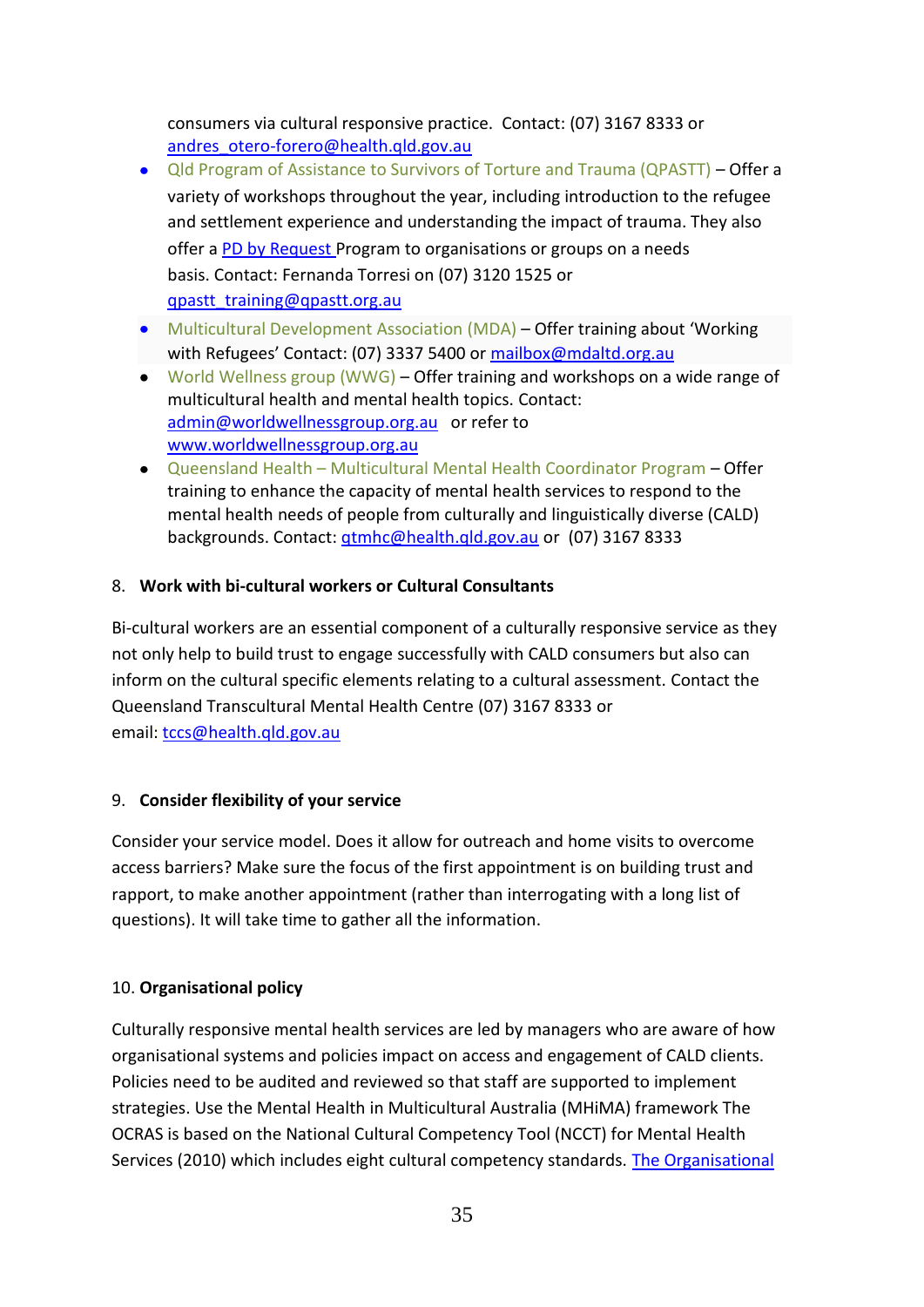[Cultural Responsiveness Assessment Scale \(OCRAS\)](https://mhima.websurvey.net.au/ocras/registration/) is used to guide organisations through the development of an individually tailored action plan to make changes at the organisational level. Invite a speaker from QTCMH to give examples of using the framework, best-practice models and information about clinical consumer program. <http://framework.mhima.org.au/framework/index.htm>

#### 11. **Employ a diverse workforce**

Regardless of the worker's own cultural background, gender or religious belief, an open approach and awareness of how this impacts on a client is valuable. Consider employing a variety of people (Eg: gender, cultural background and in some cases religion) to work with CALD clients as clients relate in different ways and may connect with a particular worker but don't assume that the client will necessarily want to work with a bi-cultural worker. It is especially important to employ female workers to work with female CALD consumers.

#### 12. **Refer client to a group**

Reduce isolation so that consumers have connections and stigma is reduced. Partner to run a program or refer to organisations that run groups that are accessible to CALD consumers, Eg. The CALD consumer consultants at the Qld Transcultural Mental Health Centre run peer support groups for consumers ph 3167 8333 or email [qtmhc@health.qld.gov.au](mailto:qtmhc@health.qld.gov.au)

#### **When clients are in hospital:**

To ensure culturally appropriate support and care consider asking "What do you do in your culture that helps?" They may have specific cultural practices that they feel they cannot follow while in hospital and it is useful to find out what these are.

*A woman is in the Mental Health Inpatient Unit and prays 7 times a day and refuses food and drink at meal times when the staff say "You need to eat". She speaks limited English. A female clinician is employed to request a female interpreter to have a respectful conversation to ask about her behaviour, culture and background. She finds out that the woman is a Muslim and praying 7 times a day is part of her religion. She is currently refusing food as it is Ramadan and she is fasting for a month, where she only eats halal food and no pork products when the sun sets.* 

#### **Other Resources:**

**Multicultural Mental Health Website with resources for health workers**  http://mhima.org.au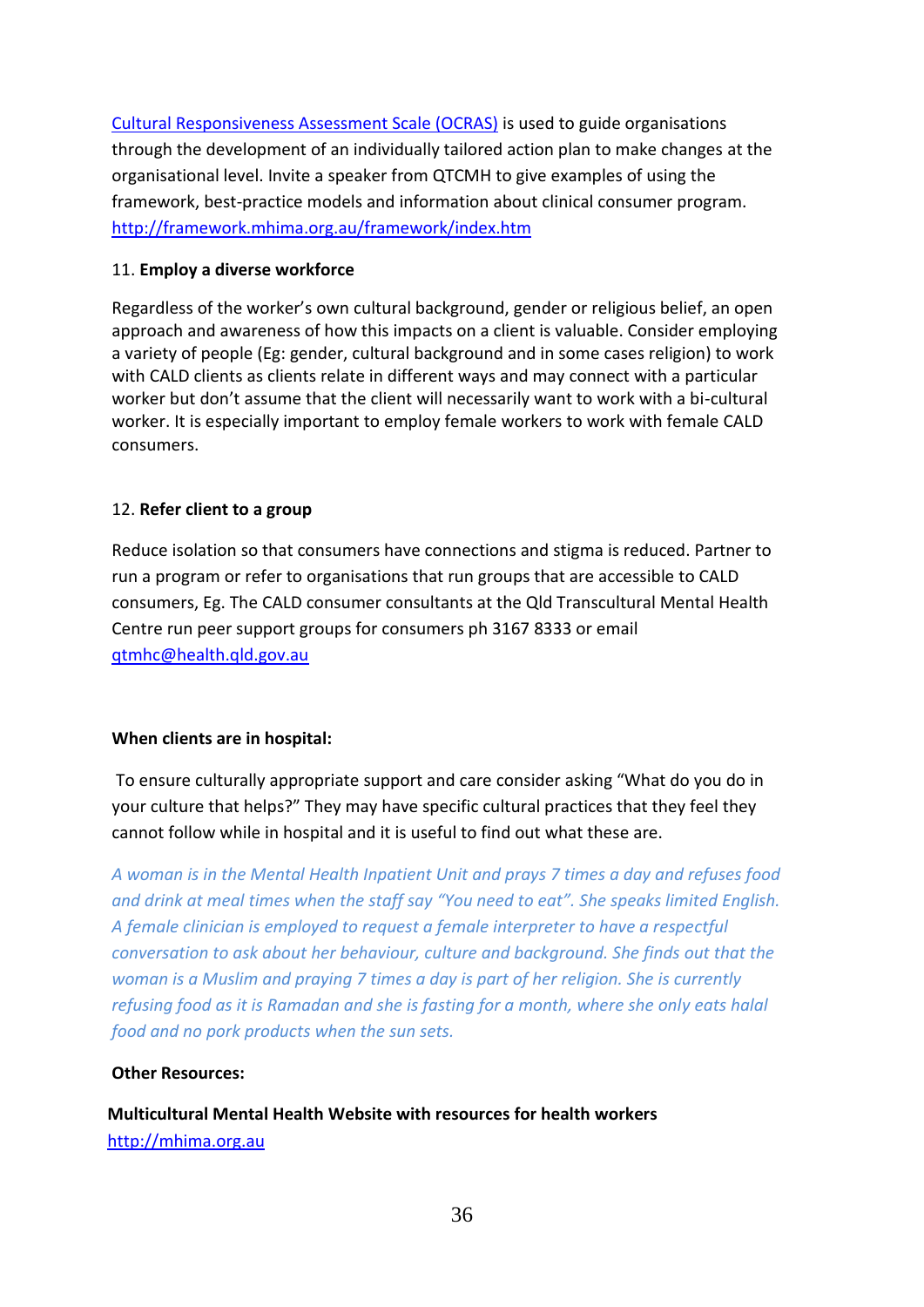**Cultural diversity: A guide for health professionals** presents health and socio-cultural information on multicultural communities (including torture and trauma and issues for children, young people and women). It encourages health staff to actively explore cultural issues with patients and cautions against stereotyping.

**Community Profiles for Health Care Providers** is a practical tool that assists health care providers to better understand the health beliefs, pre-migration experiences, communication preferences and other aspects of their clients' culture. [http://www.health.qld.gov.au/multicultural/health\\_workers/cultdiver\\_guide.asp](http://www.health.qld.gov.au/multicultural/health_workers/cultdiver_guide.asp)

**Ethnic Communities Council of Queensland** 'What's working?' in the practice of service provision to people from culturally and linguistically diverse backgrounds. November 2012. [http://www.eccq.com.au/wp](http://www.eccq.com.au/wp-content/uploads/2012/11/Whats_working_research_reportv1.pdf)[content/uploads/2012/11/Whats\\_working\\_research\\_reportv1.pdf](http://www.eccq.com.au/wp-content/uploads/2012/11/Whats_working_research_reportv1.pdf)

**Additional tips for GPs:** Shannon, P.J. (2014) Refugees' advice to physicians: How to ask about mental health. Family Practice. Vol. 00, No. 00, 1–5.

This tip sheet was developed as part of a project by the Mater UQ Centre for Primary Health Care Innovation in partnership with Queensland Program of Assistance to Survivors of Torture and Trauma (QPASTT), Queensland Transcultural Mental Health Centre (QTCMHC) and Harmony Place, funded by Greater Metro South Brisbane Medicare Local Partners in Recovery Innovative Fund.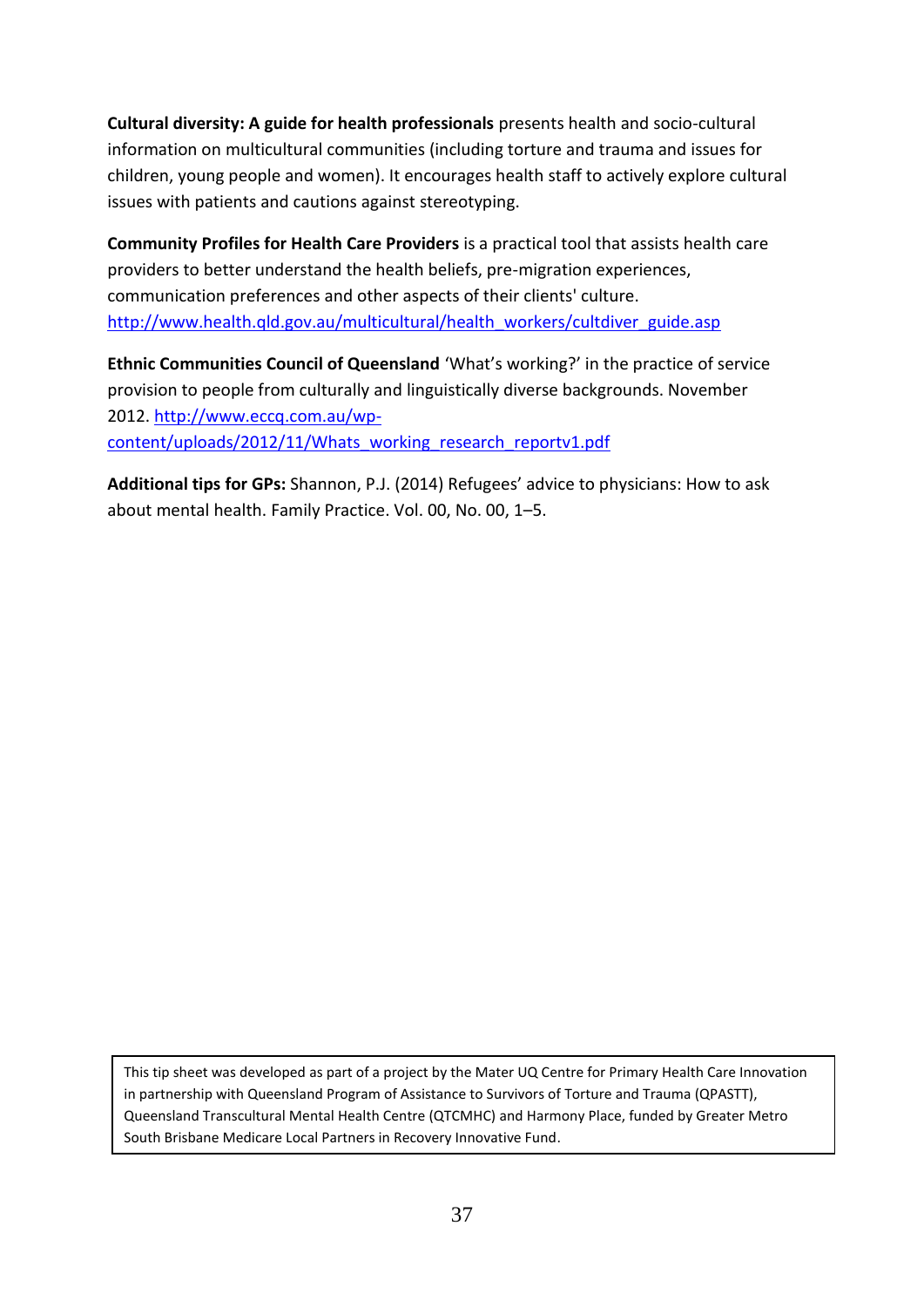# **Tip Sheet 2: Tips for using interpreters with people from CALD backgrounds and mental health services in Queensland.**

NGOs: Check if your agency is eligible for free interpreting services and apply for a client code. [www.tisnational.gov.au/Agencies/Frequently-Asked-Questions-for-agencies](http://www.tisnational.gov.au/Agencies/Frequently-Asked-Questions-for-agencies)

Public Mental Health Service: Ensure staff are aware local booking processes via ISIS (interpreter service information system) Staff must be registered to use ISIS. [www.health.qld.gov.au/multicultural/interpreters/ISIS\\_reg\\_frm.](http://www.health.qld.gov.au/multicultural/interpreters/ISIS_reg_frm.pdf)pdf

Check out the Queensland Language Services Policy and the Queensland Language services Guidelines. As a service provider in the region it would be useful to check out the action plans and see what the government departments in your area should be able to deliver to provide services to migrant and refugee communities.

[www.datsima.qld.gov.au/datsima/cultural-diversity/publications/queensland-cultural](http://www.datsima.qld.gov.au/datsima/cultural-diversity/publications/queensland-cultural-diversity-policy)[diversity-policy](http://www.datsima.qld.gov.au/datsima/cultural-diversity/publications/queensland-cultural-diversity-policy)

Read the 'Training Resources for Working Effectively with Interpreters' developed by Victorian Transcultural Mental Health [www.vtmh.org.au/resources/working-effectively](http://www.vtmh.org.au/resources/working-effectively-with-interpreters.html)[with-interpreters.html](http://www.vtmh.org.au/resources/working-effectively-with-interpreters.html)

#### **When using an interpreter:**

- Don't just use an interpreter, use an **appropriate** interpreters Carefully consider ethnicity and gender
- Allow extra time and brief the interpreter.
- Speak directly to the client. Say "What is your name", not "What is her name?"
- Use simple language, without jargon and complicated medical terms that clients can understand
- Consider that people experiencing a mental illness may feel shame in front of an onsite interpreter and prefer a telephone interpreter (you can book this saying the name is confidential to protect the client's privacy even more).
- It is important to remember that if a family or individual does not take up the offer of an interpreter, it may be because of privacy concerns and they should be given the option of a phone interpreter.
- When you find an interpreter that the individual or family is comfortable with, try to use the same interpreter for all communications. It can be very difficult for the person and or their family to share very intimate details of their lives with a new interpreter every time you meet.
- Avoid using family, friends and Bilingual Staff as interpreters as there may be uncertainty about accuracy, impartiality and confidentiality.
- Don't use children as interpreters.